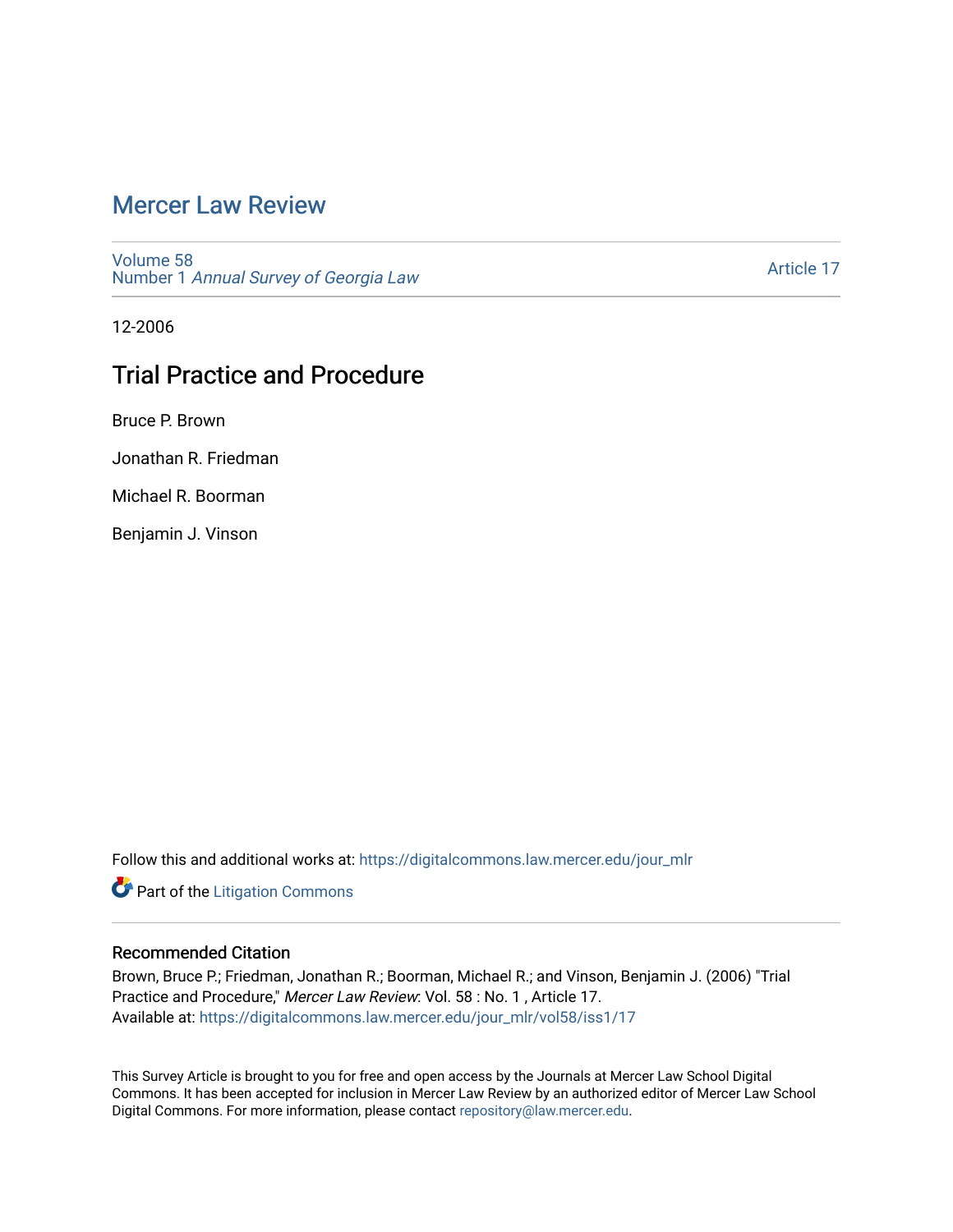# **Trial Practice and Procedure**

# **by Bruce P. Brown\* Jonathan R. Friedman\* Michael R. Boorman\*** and Benjamin J. Vinson<sup>\*\*\*</sup>

#### I. INTRODUCTION

This Article surveys noteworthy cases in the field of civil trial practice during the survey period<sup>1</sup> by the Georgia Supreme Court and the Georgia Court of Appeals and relevant enactments **by** the Georgia General Assembly. This Article does not address the related and important topic of evidence, which is addressed in a separate survey. After describing relevant legislation, this Article surveys developments in trial practice in the order that they would be encountered in the typical case: pleadings, discovery, motions practice, juries and jury selection, statements and arguments of counsel, trial motions, jury instructions, and verdict forms.

**<sup>\*</sup>** Partner in the firm of McKenna Long **&** Aldridge LLP, Atlanta, Georgia. Davidson College (A.B., **1979);** University of Georgia School of Law **(J.D.,** summa cum laude, 1984). Member, State Bar of Georgia.

**<sup>\*\*</sup>** Partner in the firm of McKenna Long **&** Aldridge LLP, Atlanta, Georgia. George Washington University (B.A., **1992);** Georgetown University Law Center **(J.D., cure** laude, **1998).** Member, State Bars of Georgia and District of Columbia.

**<sup>\*\*\*</sup>** Associate in the firm of McKenna Long **&** Aldridge LLP, Atlanta, Georgia. Colgate University (B.A., **1995);** Emory University School of Law **(J.D., 1998).** Member, State Bar of Georgia.

**<sup>\*\*\*\*</sup>** Associate in the firm of McKenna Long & Aldridge LLP, Atlanta, Georgia. Furman University (B.A., cum laude, **1999);** University of Georgia School of Law **(J.D.,** cum laude, 2002). Member, State Bar of Georgia.

**<sup>1.</sup>** The survey period runs from June **1, 2005** through May **31, 2006.**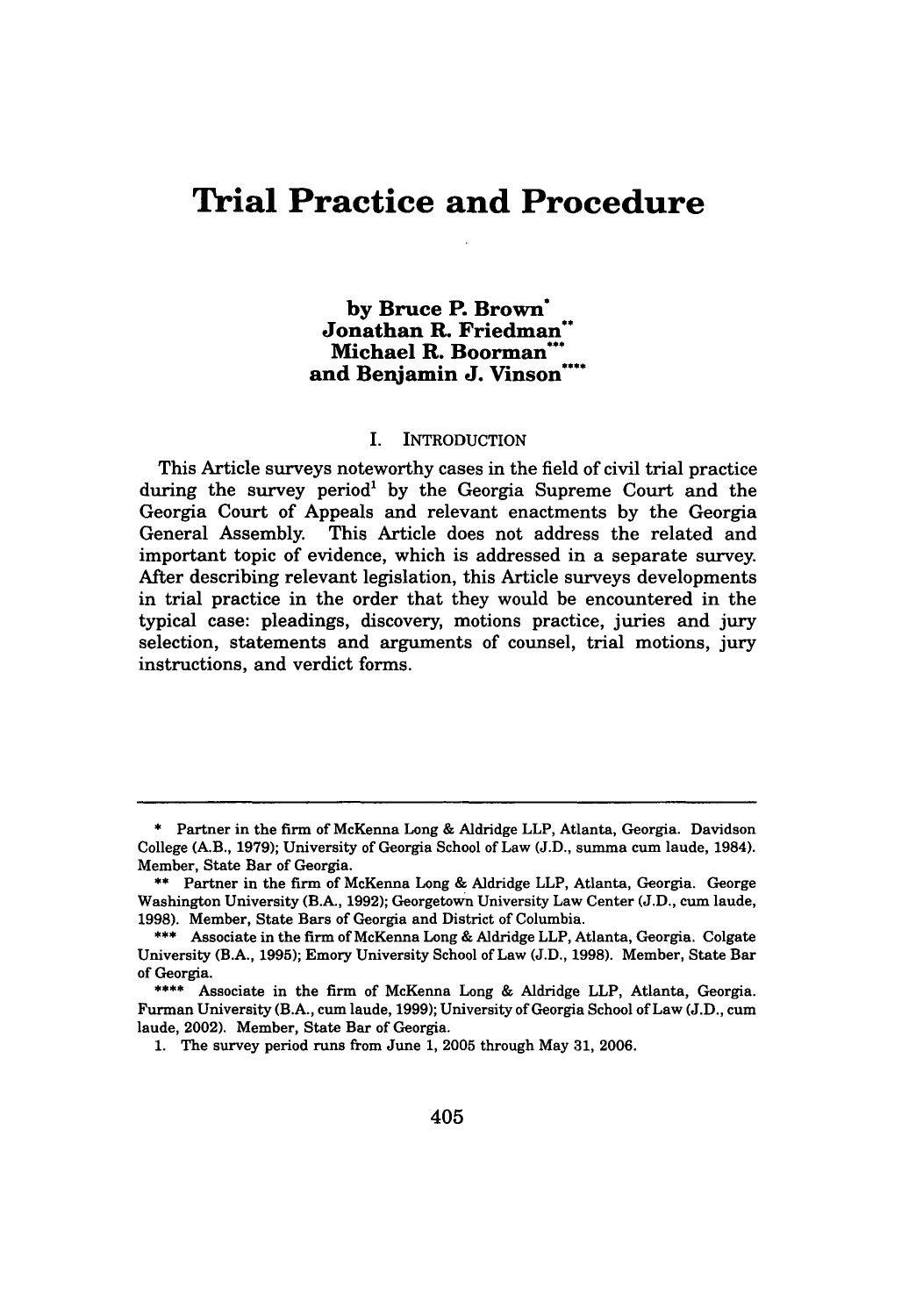## II. LEGISLATION

As compared to the significant changes made to laws affecting trial practitioners during the previous survey period, $2$  the Georgia General Assembly made relatively minor changes to such laws during this survey period. Nonetheless, the following two pieces of legislation are noteworthy.

#### *A. House Bill 239*

With the enactment of House Bill 239 ("HB 239"), $3$  the General Assembly vastly improved the language of the "offer of judgment" rule contained in Official Code of Georgia Annotated ("O.C.G.A.") section 9- 11-68, 4 which was enacted for the first time in **2005.5** Gone are conflicting provisions about the triggering of the obligation of one party to pay the attorney fees and expenses of litigation of another party in certain circumstances.' The law now establishes a clear mechanism whereby defendants and plaintiffs have the ability to make an offer of judgment (or settlement) to an opposing party prior to trial, which might result in recovery of attorney fees and costs incurred after the rejection of the last offer, if certain conditions are met.'

Prior to HB 239, subsections (b) and (d) of O.C.G.A. section 9-11-68 established two conflicting methods for calculating whether an offeree would be obligated to pay an offeror's attorney fees and costs.<sup>8</sup> The confusion arose from the use of the term "more favorable than" in the context of the offer in subsection (b), and the judgment in subsection  $(d)$ .  $9$  Fortunately, with HB 239, the legislature abandoned the "more" favorable than" language and replaced it with a more simplified system in which offers by defendants and offers by plaintiffs are addressed in separate subparts.<sup>10</sup>

In O.C.G.A. section 9-11-68(b)(1), if a defendant makes an offer that is rejected by the plaintiff, then the defendant shall be entitled to attorney fees and costs incurred after the rejection of the last offer "if the final judgment is one of no liability or the final judgment obtained by the

**10.** O.C.G.A. §§ 9-11-68(b)(1), (2).

<sup>2.</sup> *See generally* Ga. S.B. 3, Reg. Sess. (2005) (enacting comprehensive tort reform).

<sup>3.</sup> Ga. H.B. 239, Reg. Sess. (2006).

<sup>4.</sup> O.C.G.A. § 9-11-68 (2006).

<sup>5.</sup> Ga. S.B. 3.

<sup>6.</sup> Ga. H.B. 239.

<sup>7.</sup> O.C.G.A. § 9-11-68.

<sup>8.</sup> Ga. S.B. 3.

**<sup>9.</sup>** *Id.*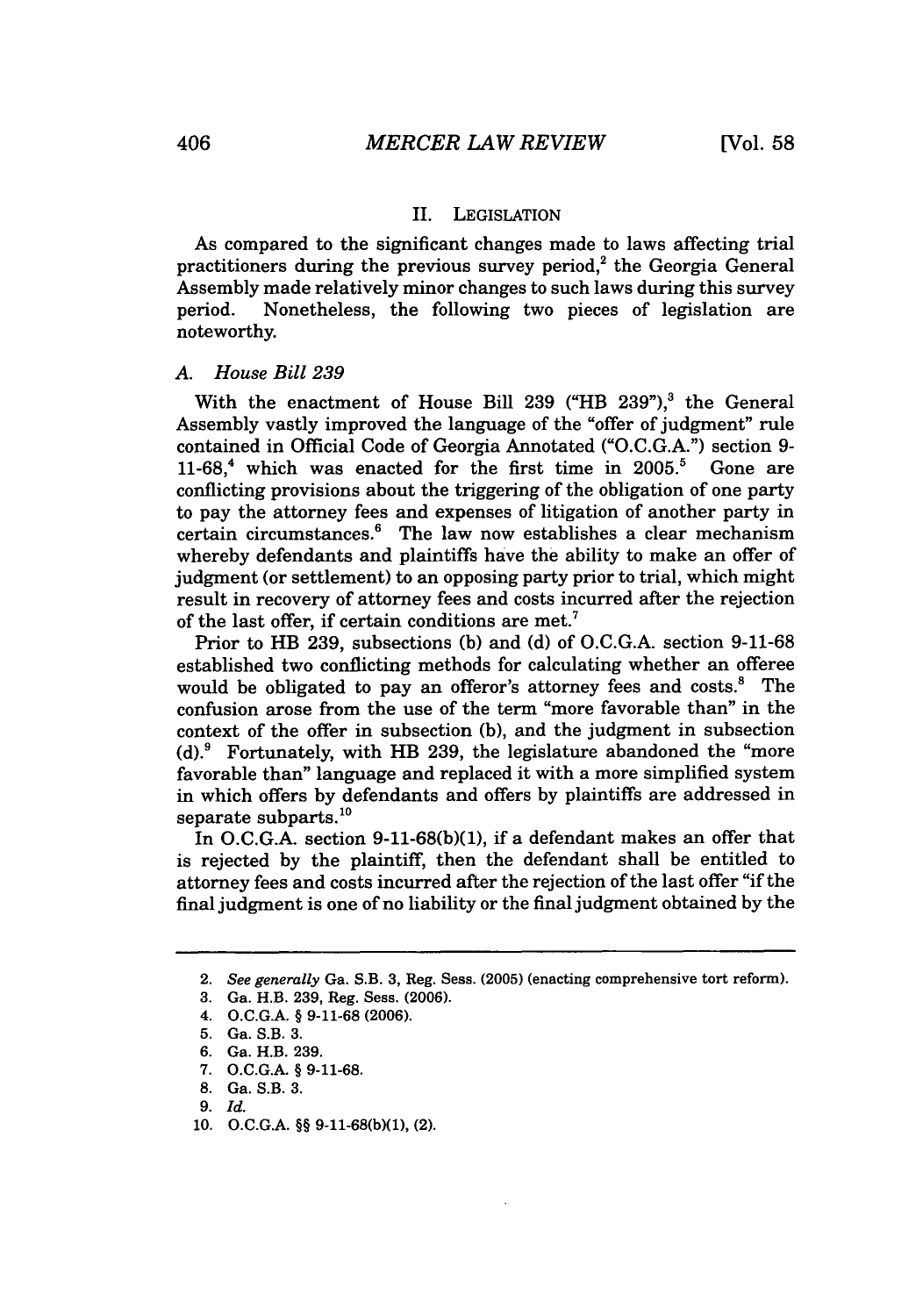plaintiff is less than 75 percent of such offer of settlement."<sup>11</sup> Thus, if a defendant invokes O.C.G.A. section 9-11-68 with an offer of settlement, the plaintiff must obtain a judgment that is at least seventy-five percent of the value of the defendant's offer in order to avoid sanctions.<sup>12</sup> In other words, to justify the decision to go to trial, the plaintiff must eventually recover an amount relatively similar to the amount offered.

In O.C.G.A. section 9-11-68(b)(2), if the plaintiff makes an offer that is rejected by the defendant, then the plaintiff shall be entitled to recover attorney fees and costs incurred after the rejection of the last offer if "the plaintiff recovers a final judgment in an amount greater than 125 percent of such offer of settlement." $13$  Thus, if the plaintiff invokes O.C.G.A. section 9-11-68 with an offer of settlement, then the defendant must prevent the plaintiff from obtaining a judgment that is greater than 125 percent of the value of the plaintiff's offer to avoid sanctions in the form of attorney fees. $<sup>14</sup>$  In other words, to justify the</sup> decision to go to trial, the defendant must keep the plaintiff from recovering an amount that is relatively higher than the plaintiff's offer. **<sup>15</sup>**

In addition, HB **239** expanded **O.C.G.A.** section **9-11-68 by** striking language that limited its reach to a "tort claim for money."<sup>16</sup> In so doing, the legislature increased the number of different types of civil actions to which the offer of judgment provisions will apply." And finally, HB **239** added a provision to **O.C.G.A.** section **9-11-68** whereby an appeal of a final judgment will postpone the payment of attorney fees and costs purportedly owed pursuant to that same final judgment.<sup>18</sup> In this way, a plaintiff or defendant is not obligated to pay attorney fees and costs resulting from an opposing party's successful offer of settlement while the final judgment is under scrutiny.<sup>19</sup> Nor will a plaintiff or defendant be forced to pay any attorney fees or costs resulting from an opposing party's successful offer of settlement if the final judgment is overturned on appeal. $^{20}$ 

- **16. Ga. H.B. 239.**
- **17.** *Id.*
- **18. O.C.G.A.** § **9-11-68(d)(1).**
- **19.** *Id.* **20.** *Id.*

**<sup>11.</sup>** *Id.* § **9-11-68(b)(1).**

**<sup>12.</sup>** *Id.*

**<sup>13.</sup>** *Id.* § **9-11-68(b)(2).**

**<sup>14.</sup>** *Id.*

**<sup>15.</sup>** *Id.*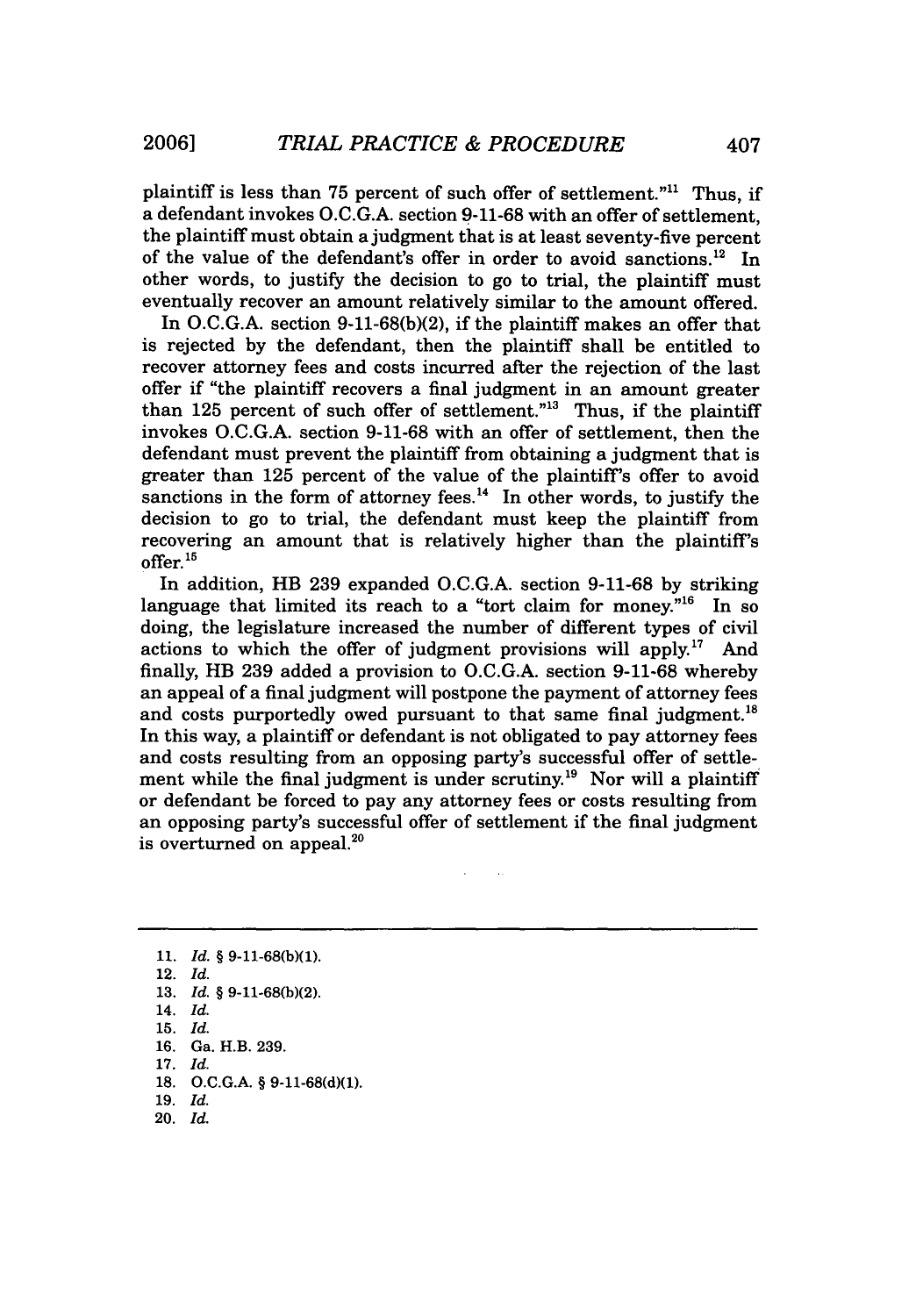## *B. House Bill 1195*

House Bill 1195 ("HB 1195")<sup>21</sup> was also enacted by the General Assembly during this survey period and is important to trial practitioners because it alters two provisions of the "Georgia Civil Practice Act."<sup>22</sup> First, HB 1195 changes O.C.G.A. section  $9-11-3(b)^{23}$  to require the plaintiff to file the appropriate civil case filing form at the time of filing the complaint. $24$  Previously, the plaintiff was only required to file the civil case filing form "as soon as practicable thereafter. $n^{25}$  As part of making the civil case filing form mandatory at the time of filing the complaint, the General Assembly also provided the means for the plaintiff to cure mistakes made in the filing of such form.26 If the plaintiff fails to file the form or files a defective form, then the court shall require the plaintiff to either file the form or file an amended form.<sup>27</sup> And most importantly. "The no case shall the failure to And most importantly, "[i]n no case shall the failure to accurately complete the civil case filing form required by this Code section provide a basis to dismiss a civil action."28

Second, HB 1195 amended O.C.G.A. section 9-11-58(b)<sup>29</sup> and made the civil case disposition form a prerequisite to the clerk's entry of judgment.30 While prior law required the civil case disposition form to be filed at the time of the filing of the final judgment, the final judgment was not contingent upon the filing of the civil case disposition form.<sup>31</sup> Current law now simply states that "[t]he entry of the judgment shall not be made by the clerk of the court until the civil case disposition form is filed."32 Finally, trial practitioners should note that the amount of a sealed or otherwise confidential settlement agreement is not required to be disclosed on the civil case disposition form.<sup>33</sup>

- 22. **O.C.G.A.** *§§* **9-11-1** to **-133 (2006).**
- **23. O.C.G.A.** § **9-11-3(b) (2006).**

- **25. O.C.G.A.** § **9-11-3(b) (1993 &** Supp. **2005).**
- **26.** *Id. §* **9-11-3(b) (2006).**
- **27.** *Id.*
- **28.** *Id.*
- **29. O.C.G.A.** § **9-11-58(b) (2006).**
- **30.** Ga. H.B. **1195.**
- **31. O.C.G.A.** § **9-11-58(b) (1993 &** Supp. **2005).**
- **32.** *Id. §* **9-11-58(b) (2006).**
- **33.** *Id.*

<sup>21.</sup> Ga. H.B. **1195,** Reg. Sess. **(2006).**

<sup>24.</sup> Ga. H.B. **1195.**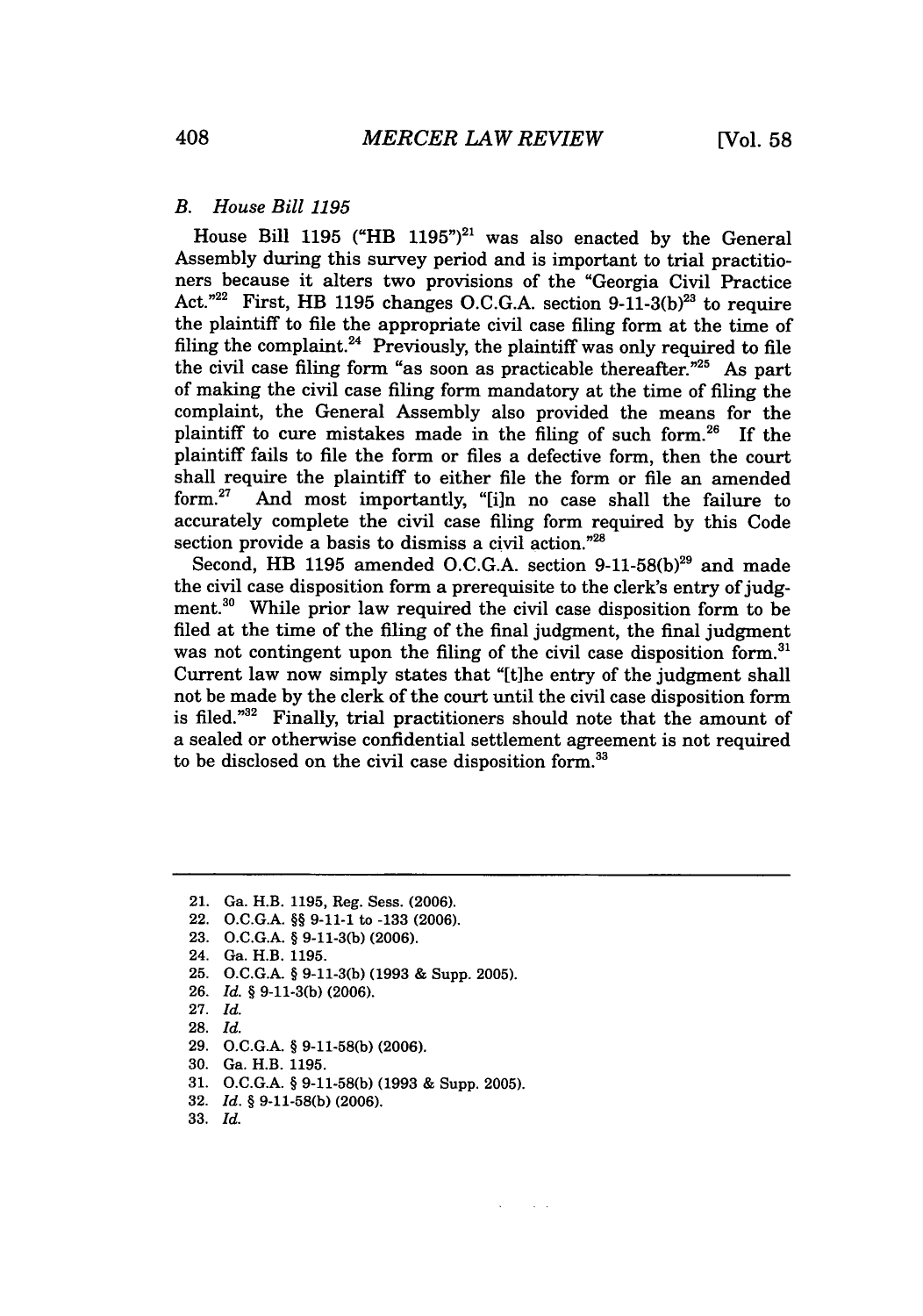### III. **CASE** LAW

# *A. Pretrial Procedure*

#### *1. Pleadings*

a. Answers. In *Shields v. Gish*,<sup>34</sup> the Georgia Supreme Court, overruling a pair of cases to the contrary, $^{\rm 35}$  held that a defendant could not be held in default for failing to file an answer to an amended complaint, even though the amended complaint was accompanied **by** a summons.<sup>36</sup> The supreme court based its holding on the plain language of **O.C.G.A.** section **9-11-8(d)** which states: "Averments in a pleading to which no responsive pleading is required or permitted shall be taken as denied or avoided."<sup>38</sup> The court held that because an answer to an amended complaint is not required under O.C.G.A. section 9-11-15(a),<sup>39</sup> the defendant's failure to respond constituted a denial, and thus no default was warranted.<sup>40</sup>

**b. Defenses.** O.C.G.A. section  $9-11-12(h)^{41}$  requires four defenses-personal jurisdiction, venue, process, and service of process-to be raised in the first responsive pleading or be waived. $42$  Cases in the survey period again made it clear that these defenses must be raised explicitly and that pleading the defenses for the first time in an amended pleading is insufficient.43 In *Euler-Siac S.RA. v. Drama Marble Co.*,<sup>44</sup> the court of appeals held that when a resident<sup>45</sup> defen-

- **38.** *Shields,* **280** Ga. at **557, 629 S.E.2d** at 246 (quoting **O.C.G.A. § 9-11-8(d)).**
- **39. O.C.G.A. §** 9-11-15(a) **(2006).**
- 40. *Shields,* **280** Ga. at **558, 629 S.E.2d** at 247.
- 41. **O.C.G.A. § 9-11-12(h) (2006).**

- 44. 274 Ga. **App. 252, 617 S.E.2d 203 (2005).**
- 45. The court of appeals noted that a nonresident defendant:

cannot be forced to come into a foreign state to defend against a claim or to contest jurisdiction unless it has engaged in some act **by** which it avails itself of

<sup>34.</sup> **280** Ga. **556, 629 S.E.2d** 244 **(2006).**

**<sup>35.</sup>** *See* Teamsters Local **515** v. Roadbuilders, Inc. of Tenn., 249 Ga. 418, **291 S.E.2d 698 (1982);** Wilson Welding Serv. v. Partee, 234 Ga. **App. 619, 507 S.E.2d 168 (1998).**

**<sup>36.</sup>** *Shields,* **280** Ga. at **557-58, 629 S.E.2d** at 247.

**<sup>37.</sup> O.C.G.A. § 9-11-8(d) (2006).**

<sup>42.</sup> *Id.*

<sup>43.</sup> McNeil v. McCollum, **276** Ga. **App. 882, 889, 625 S.E.2d 10, 16 (2005);** Ahmad v. Excell Petroleum, Inc., **276** Ga. **App. 167, 168-69, 623 S.E.2d 6,8-9 (2005)** (holding that pro se defendant's failure to object to personal jurisdiction or service of process in initial letter to court constituted a waiver of those defenses).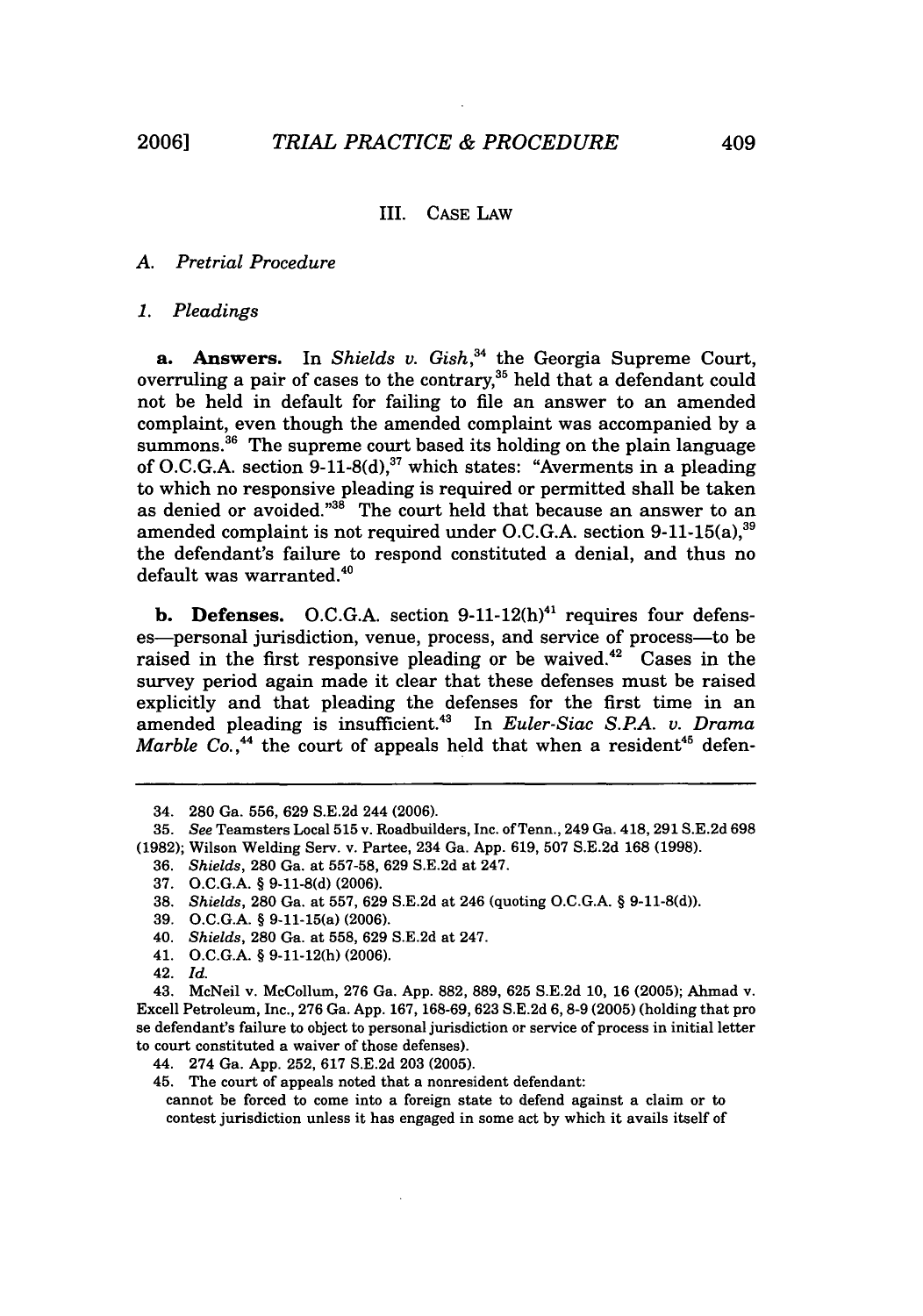dant did not answer the complaint, the defendant waived the defenses of lack of personal jurisdiction and venue, which were based on a forum selection clause.<sup>46</sup>

In a holding of doubtful validity, the court of appeals in *Wilson v. 72 Riverside Investments, LLC47* held that the defendant waived a defense of lack of subject matter jurisdiction by failing to raise the issue before the trial court.<sup>48</sup> The jurisdictional defect, according to the defendant was that the case involved patent law issues "that must be interpreted by a federal court."49 "Fairness to the trial court and to the parties," the court of appeals reasoned, "demands that legal issues be asserted in the trial court."<sup>50</sup> The plain language of the Civil Practice  $\text{Act}^{51}$  and countless decisions establish that the parties may not waive issues relating to subject matter jurisdiction and that the issue of whether the court has the power to adjudicate the dispute is an issue that must be considered at each stage of the litigation. $52$ 

- 46. *Id.* at 256, 617 S.E.2d at 206.
- 47. 277 Ga. App. 312, 626 S.E.2d 521 (2006).
- 48. *Id.* at 314, 626 S.E.2d at 523-24.
- 49. *Id.,* 626 S.E.2d at 523.

50. *Id.,* 626 S.E.2d at 523-24. "Routinely, this Court refuses to review issues not raised in the trial court." *Id.,* 626 S.E.2d at 523. *But see Euler-Siac,* 274 Ga. App. at 254 n.2, 617 S.E.2d at 206 n.2 (noting "[s]ubject matter jurisdiction is conferred to a court by state law, and cannot be extended or divested by waiver or agreement of the parties.")

51. O.C.G.A. § 9-11-12(h)(3). "Whenever it appears, by suggestion of the parties or otherwise, that the court lacks jurisdiction of the subject matter, the court shall dismiss the action." *Id.*

52. The court of appeals might have reached the correct result, however, because the scope of exclusive federal court jurisdiction to hear patent cases is relatively narrow. Federal courts have exclusive jurisdiction "of any civil action arising under any Act of Congress relating to patents, plant variety protection, copyrights and trademarks," 28 U.S.C. § 1338(a) (2000), but that jurisdiction is narrowly defined to include only:

those cases in which a well-pleaded complaint establishes either that federal patent law creates the cause of action or that the plaintiffs right to relief necessarily depends on resolution of a substantial question of federal patent law, in that patent law is a necessary element of one of the well-pleaded claims.

Christianson v. Colt Indus. Operating Corp., 486 U.S. 800, 809 (1988).

the benefits and protections of that jurisdiction's laws. Accordingly, a nonresident served in an action under Georgia's Long Arm Statute does not waive the lack of personal jurisdiction defense by not answering the complaint.

*Id.* at 255 n.6, 617 S.E.2d at 206 n.6. In *Euler-Siac,* the defendant Drama Marble resided in Georgia and the personal jurisdiction and venue defenses were based solely on an agreement in which the parties agreed to the "exclusive jurisdiction of Texas courts and the application of its law." *Id.* at 252, 617 S.E.2d at 204.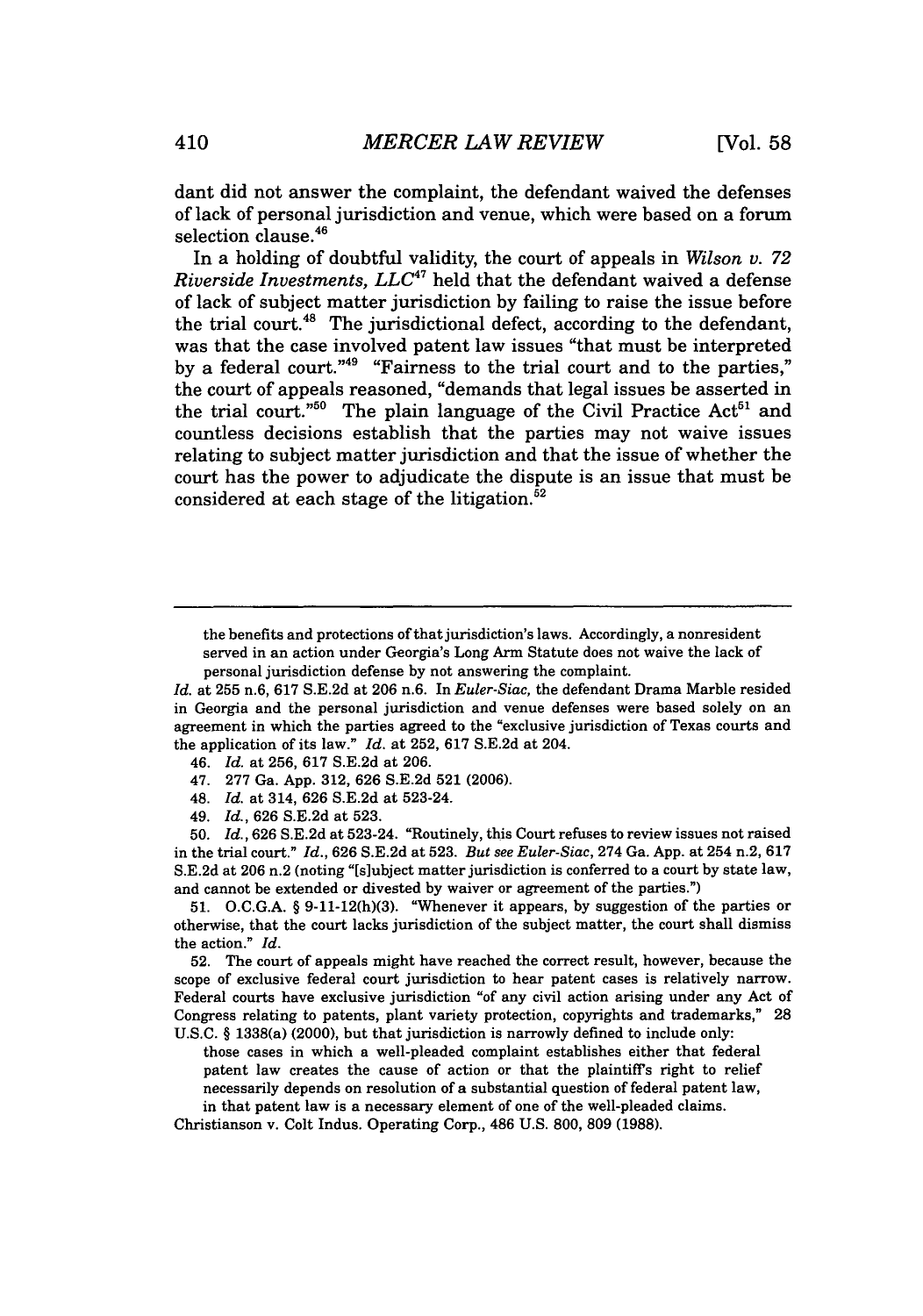**c. Amendments to Pleadings. A** number of cases in the survey period applied the "relation back" factors of **O.C.G.A.** section **9-11- 15(c). <sup>53</sup>**"Under the plain wording of **O.C.G.A.** section 9-11-15(c), the defendant sought to be added must have actual notice of the institution of the action, not merely notice of the incidents giving rise to the litigation."<sup>54</sup> The failure to seek leave of court before amending an answer to include a counterclaim will authorize the dismissal of the counterclaim with prejudice if the counterclaim is compulsory and without prejudice if the counterclaim is permissive.<sup>55</sup>

**d. Joinder of Parties.** In *Searcy v. Searcy,"6* the Georgia Supreme Court considered the concept of "complete relief' as a basis for joinder under O.C.G.A. sections  $9-11-13(h)^{57}$  and  $9-11-19(a)(1)^{58}$  In *Searcy*, a divorce case, the trial court found **(1)** a portion of the husband's undivided interest in the estates of his late parents could be awarded as alimony and (2) the executors of the estate could be joined as parties to the divorce case.<sup>59</sup> The supreme court agreed that the husband's The supreme court agreed that the husband's interest in the estates could be awarded as alimony<sup>60</sup> but held that the executors of the estates did not need to be made parties to the divorce to afford the parties "complete relief." $61$  The supreme court explained that the wife could be awarded the husband's interest in the estates regardless of whether the executors were made parties to the case: "The absence of the Co-executors from this litigation would not render the

**<sup>53.</sup> O.C.G.A. §** 9-11-15(c) **(2006);** see, e.g., Rasheed v. **Kloop** Enters., **276** Ga. **App. 91, 622 S.E.2d** 442 **(2005)** (allowing relation back); McNeil v. McCollum, **276** Ga. **App. 882, 625 S.E.2d 10 (2005)** (allowing relation back to "John Doe" complaint).

<sup>54.</sup> Green v. Cent. State Hosp., **275** Ga. **App. 569, 573, 621 S.E.2d** 491, 495 **(2005)** (quoting Khawaja v. Lane Co., **239** Ga. **App. 93, 96, 520 S.E.2d 1,** 4 **(1999)).**

**<sup>55.</sup>** Sampson v. Haywire Ventures, Inc., **278** Ga. **App. 525, 527, 629 S.E.2d 515, 518 (2006).**

**<sup>56. 280</sup>** Ga. **311, 627 S.E.2d 572 (2006).**

**<sup>57.</sup> O.C.G.A. § 9-11-13(h) (2006).** This statute states in relevant part:

When the presence of parties other than those to the original action is required for the granting of complete relief in the determination of a counterclaim or crossclaim, the court shall order them to be brought in as defendants as provided in this chapter, if jurisdiction over them can be obtained.

*Id.*

**<sup>58.</sup> O.C.G.A.** § 9-11-19(a) **(2006).** This statute states in relevant part: **"A** person who is subject to service of process shall be joined as a party in the action if: **(1)** In his absence complete relief cannot be afforded among those who are already parties; or (2) He claims an interest relating to the subject of the action ... **."** *Id.*

**<sup>59. 280</sup>** Ga. at 311, **627 S.E.2d** at **573.**

**<sup>60.</sup>** *Id.* at **312, 627 S.E.2d** at 574.

**<sup>61.</sup>** *Id.* at **312-13, 627 S.E.2d** at 574.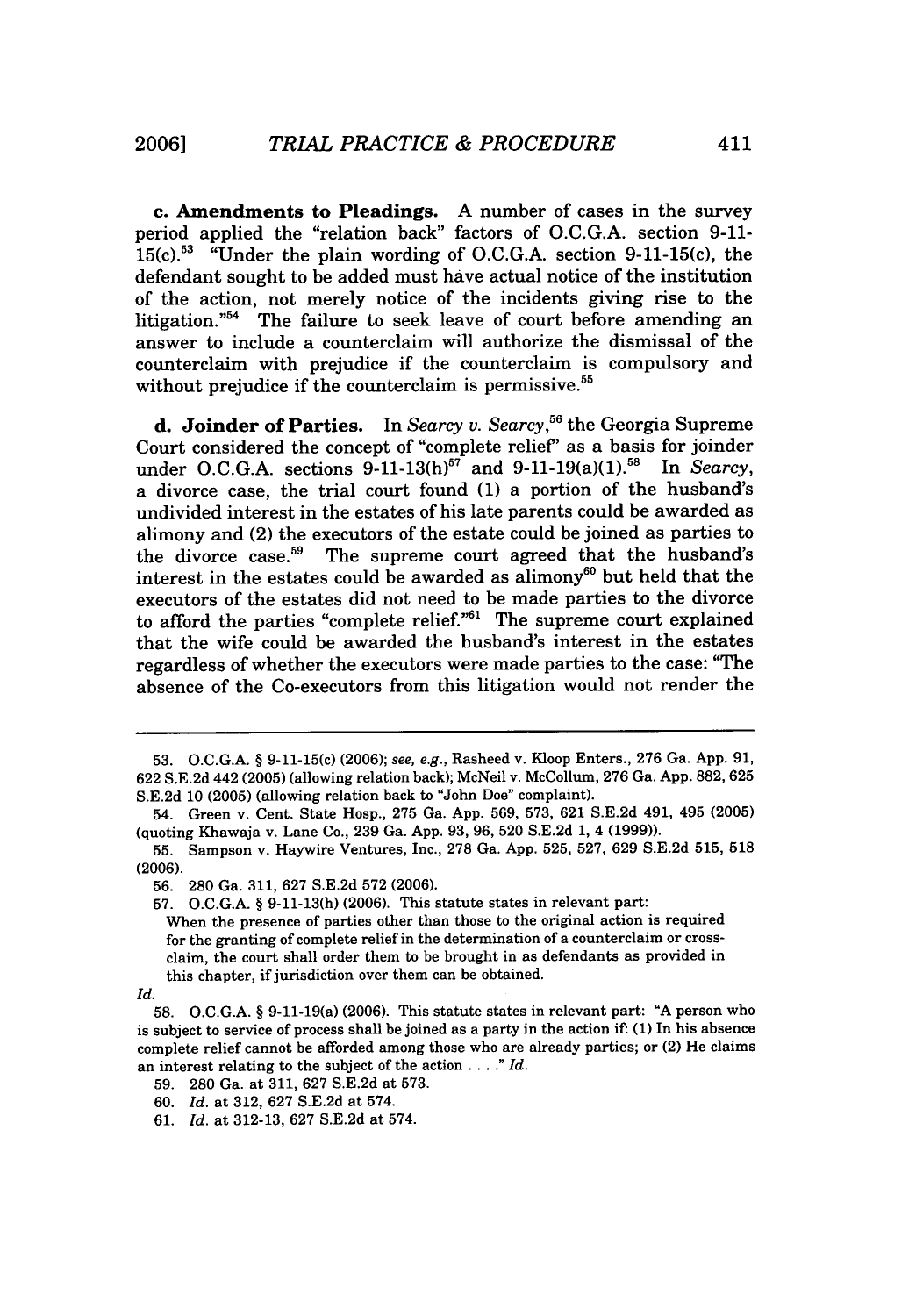relief afforded the wife partial or hollow because she would obtain an interest as full and complete as that presently held by Husband." $62$ 

**e. Misnomers.** When a plaintiff amends the complaint to change the name of the defendant, is that the correction of a misnomer or the addition of a new party? The answer can be outcome-determinative if the statute of limitations has run. In *Valdosta Hotel Properties, LLC v. White*,<sup>63</sup> the plaintiff filed suit the day before the statute of limitations expired and named as the sole defendant "Hilton Hotels Corporation d/b/a Hampton Inn Valdosta." Hilton moved for summary judgment, explaining that Hilton merely licensed the Hampton Inn name and that the hotel was actually owned and operated by another entity, Valdosta Hotel Properties, LLC ("Valdosta Hotel"). The plaintiff then filed an "Amendment to Complaint to Correct Misnomer," explaining that Hilton had been incorrectly named and that the correct name of the party was "Valdosta Hotel Properties, LLC d/b/a Hampton Inn Valdosta." Valdosta Hotel then moved for summary judgment on the statute of limitations issue. The trial court denied the motion.<sup>64</sup> The court of appeals reversed, holding that changing the name of the defendant from Hilton to Valdosta Hotel was not the mere correction of a misnomer for which leave of court is not required, but was the addition of a new party, which requires leave of court and does not automatically relate back to the date the original complaint was filed. $65$  This case shows the danger of relying upon the "d/b/a" of a business, particularly if the statute of limitations is about to run. If the wrong corporation is sued, naming the correct "d/b/a" will be of no help.

f. Summary **Judgment.** Several cases in the survey period demonstrate the importance of taking great care in responding to a motion for summary judgment with affidavits having the proper evidentiary foundation.<sup>66</sup> In *Wilson v. Edward Don & Co.*,<sup>67</sup> an action

<sup>62.</sup> *Id.* at 313, 627 S.E.2d at 574.

<sup>63. 278</sup> Ga. App. 206, 628 S.E.2d 642 (2006).

<sup>64.</sup> *Id.* at 207-08, 628 S.E.2d at 644-45.

<sup>65.</sup> *Id.* at 209-10, 628 S.E.2d at 645-46.

<sup>66.</sup> The cases discussed in the text should be distinguished from those in which the nonmoving party has presented at least some evidence, with a proper foundation, that creates an issue of fact. In such instances, the motion for summary judgment will properly be denied. See Town of Register v. Fortner, 274 Ga. App. 586, 588, 618 S.E.2d 26, 28 (2005). "It is axiomatic that under O.C.G.A. § 9-11-56, summary judgment is appropriate only when the facts, construed against the movant, plainly and palpably show the nonexistence of any genuine issue of material fact." *Id.*

<sup>67. 275</sup> Ga. App. 787, 622 S.E.2d 18 (2005).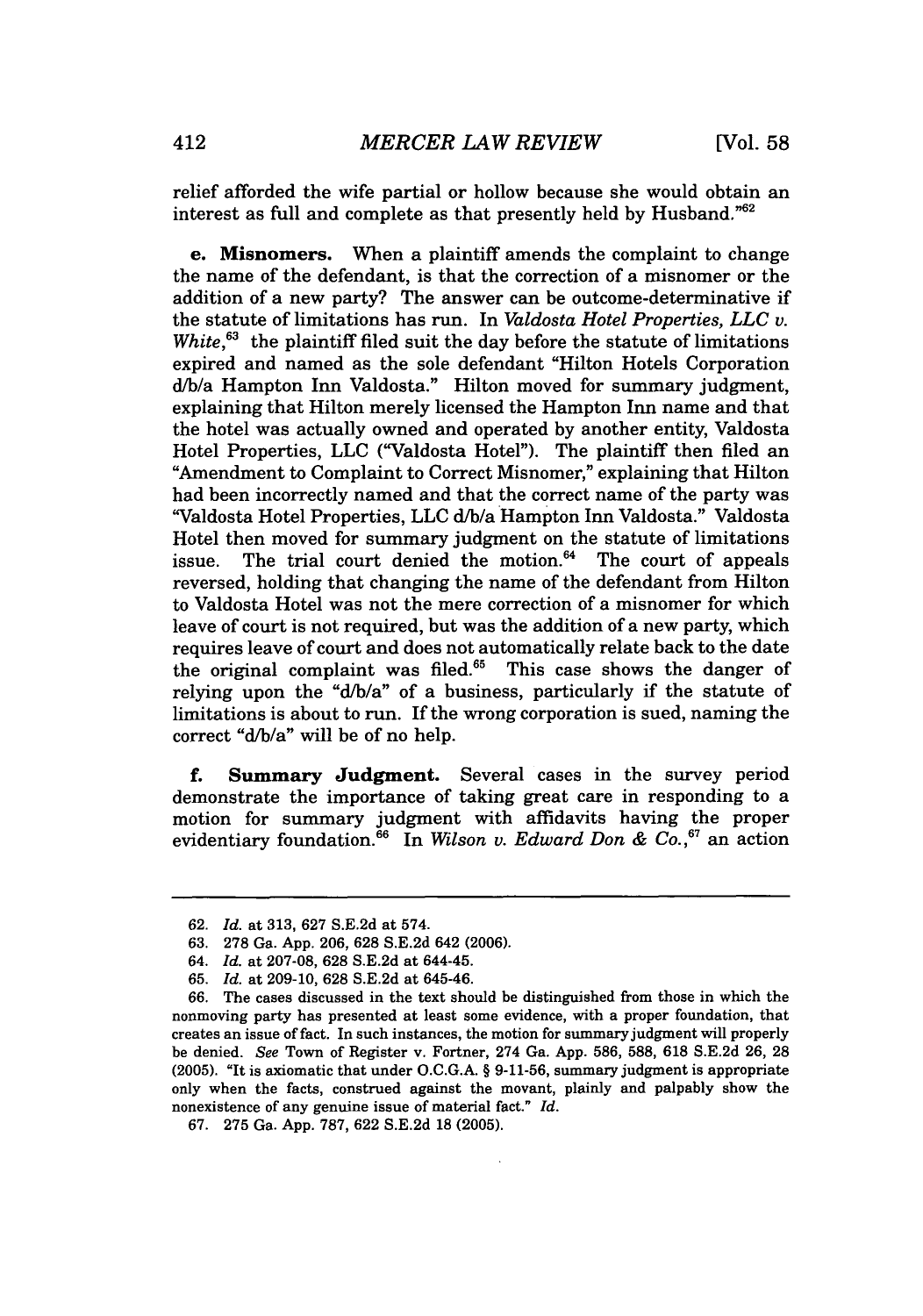for nonpayment of a debt, the defendant opposed summary judgment with his own affidavit stating that "'to the best of [his] knowledge,"' the debt had been paid by a third party.<sup>68</sup> The court of appeals affirmed the grant of summary judgment to the plaintiff, holding that the defendant's affidavit did not provide any evidence that the plaintiff had in fact been paid.<sup>69</sup> "Generalized arguments amounting to mere conclusions have no probative value to pierce the facts presented by the movant for summary judgment.'"<sup>70</sup>

The failure of medical malpractice plaintiffs to attach certified copies of medical records to expert affidavits was fatal in at least two cases during the survey period. In *Bregman-Rodoski v. Rozas*<sup>71</sup> the malpractice plaintiff opposed the defendant's motion for summary judgment by relying upon her own expert's affidavit but failed to attach certified copies of any medical records to the affidavit.<sup>72</sup> The court of appeals affirmed the trial court's grant of the defendant's motion for summary judgment.<sup>73</sup> To be sufficient to controvert the defendant's expert To be sufficient to controvert the defendant's expert opinion and to create an issue of fact, the court held that "the plaintiff's expert must base his opinion on medical records which are sworn or certified copies, or upon his own personal knowledge."74 Similarly, in *Rudd v. Paden,76* the court of appeals reversed the denial of a dentist's motion for summary judgment, holding that the plaintiff's failure to attach certified copies of dental records to her expert's affidavit rendered the affidavit of no probative value and insufficient to create an issue of fact, even though there was no dispute as to the existence or content of the records themselves.76 The court of appeals explained that had the plaintiff needed more time to obtain certified copies of the dental records, she should have moved for additional time to respond to the motion for summary judgment under O.C.G.A. section 9-11-56(f).<sup>77</sup>

<sup>68.</sup> *Id.* at 788, 622 S.E.2d at 20.

<sup>69.</sup> *Id.* at 789, 622 S.E.2d at 20.

<sup>70.</sup> *Id.* at 788-89, 622 S.E.2d at 20 (quoting Jay Gleason Adver. Serv. v. Gleason, 193 Ga. App. 445, 445, 388 S.E.2d 43, 44 (1989)).

<sup>71. 273</sup> Ga. App. 835, 616 S.E.2d 171 (2005).

<sup>72.</sup> *Id.* at 836, 616 S.E.2d at 172.

<sup>73.</sup> *Id.* at 838, 616 S.E.2d at 174.

<sup>74.</sup> *Id.* at 836-37, 616 S.E.2d at 173. In addition, under O.C.G.A. section 9-11-56(e) (2006), on motion for summary judgment, "[siworn or certified copies of all papers or parts thereof referred to in an affidavit shall be attached thereto." *Bregman-Rodoski,* 273 Ga. App. at 836, 616 S.E.2d at 173 (quoting O.C.G.A. § 9-11-56(e)) (brackets in original).

<sup>75. 279</sup> Ga. App. 141, 630 S.E.2d 648 (2006).

<sup>76.</sup> *Id.* at 143, 630 S.E.2d at 650.

<sup>77.</sup> *Id.* at 144, 630 S.E.2d at 651; O.C.G.A. § 9-11-56(f) (2006).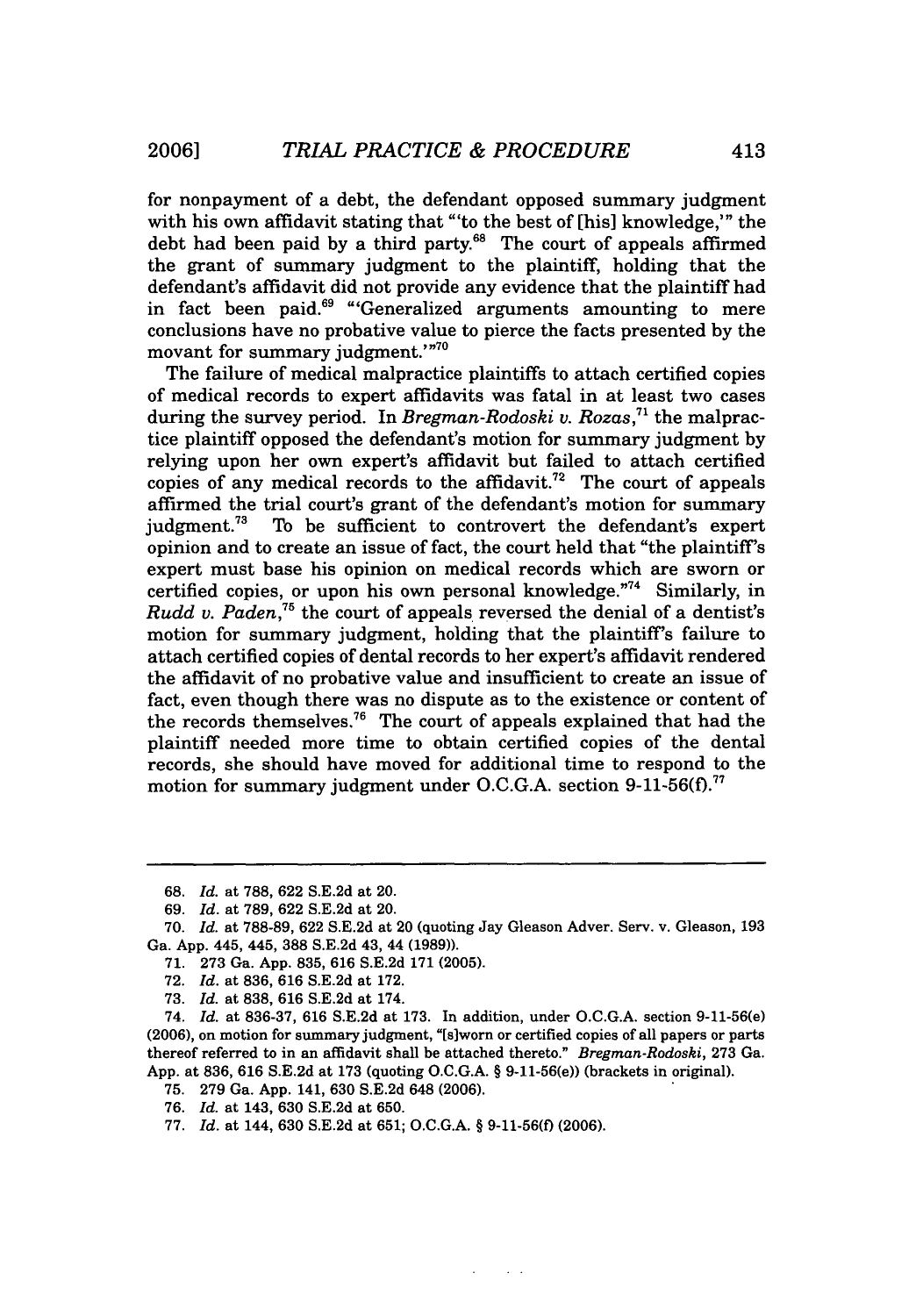In a pair of cases, the court of appeals also clarified that a defendant moving for summary judgment on an affirmative defense may not rely on the absence of evidence in the record disproving the affirmative defense but instead must come forward with affirmative evidence proving every element of the affirmative defense. A showing that there is no evidence that the plaintiff filed suit within the limitations period, for example, will not support the granting of a defendant's motion for summary judgment absent some other showing by the defendant.<sup>78</sup>

In *Landsberg v. Powell,79* the court of appeals reversed the grant of the defendant's motion for summary judgment, holding that the trial court's failure to hold a hearing on the motion despite the defendant's request was reversible error.<sup>80</sup> Though the plaintiff had not himself requested a hearing, he was entitled under Uniform Superior Court Rule  $6.3<sup>81</sup>$  to rely upon the defendant's request.<sup>82</sup>

#### *2. Discovery*

Cases in the survey period confirmed the broad discretion granted to trial courts to dismiss cases and enter defaults as sanctions for abusive

*Id.*

<sup>78.</sup> *E.g.,* Ward v. Bergen, 277 Ga. App. 256, 260, 626 S.E.2d 224, 228 (2006) (reversing grant of defendant's motion for summary judgment on statute of limitations defense). **"A** defendant moving for summary judgment based on an affirmative defense may not rely upon an absence of evidence in the record disproving the affirmative defense." *Id.* At the summary judgment stage, the burden was upon the defendant to come forward with evidence demonstrating as a matter of law the suit was not brought within the limitations period. *Id.; see* Brown v. Coast Dental of Ga., P.C., 275 Ga. App. 761, 769, 622 S.E.2d 34, 40 (2005) (reversing grant of defendant's motion for summary judgment on statute of limitations defense).

<sup>79. 278</sup> Ga. App. 13, 627 S.E.2d 922 (2006).

<sup>80.</sup> *Id.* at 14, 627 S.E.2d at 923-24; *see also* Bennett v. McDonald, 238 Ga. App. 414, **518 S.E.2d 912 (1999)** (holding that it is an error to grant either motion without a hearing where both parties had filed motions for summary judgment, but only one had requested a hearing).

**<sup>81.</sup>** UNIF. **SUPER. CT.** R. **6.3.** The rule provides:

Unless otherwise ordered **by** the court, all motions in civil actions, including those for summary judgment, shall be decided **by** the court without oral hearing, except motions for new trial and motions for judgment notwithstanding the verdict. However, oral argument on a motion for summary judgment shall be permitted upon written request made in a separate pleading bearing the caption of the case and entitled "Request for Oral Hearing," and provided that such pleading is filed with the motion for summary judgment or filed not later than five **(5)** days after the time for response.

**<sup>82.</sup>** *Landsberg,* **278** Ga. **App.** at 14, **627 S.E.2d** at 923-24.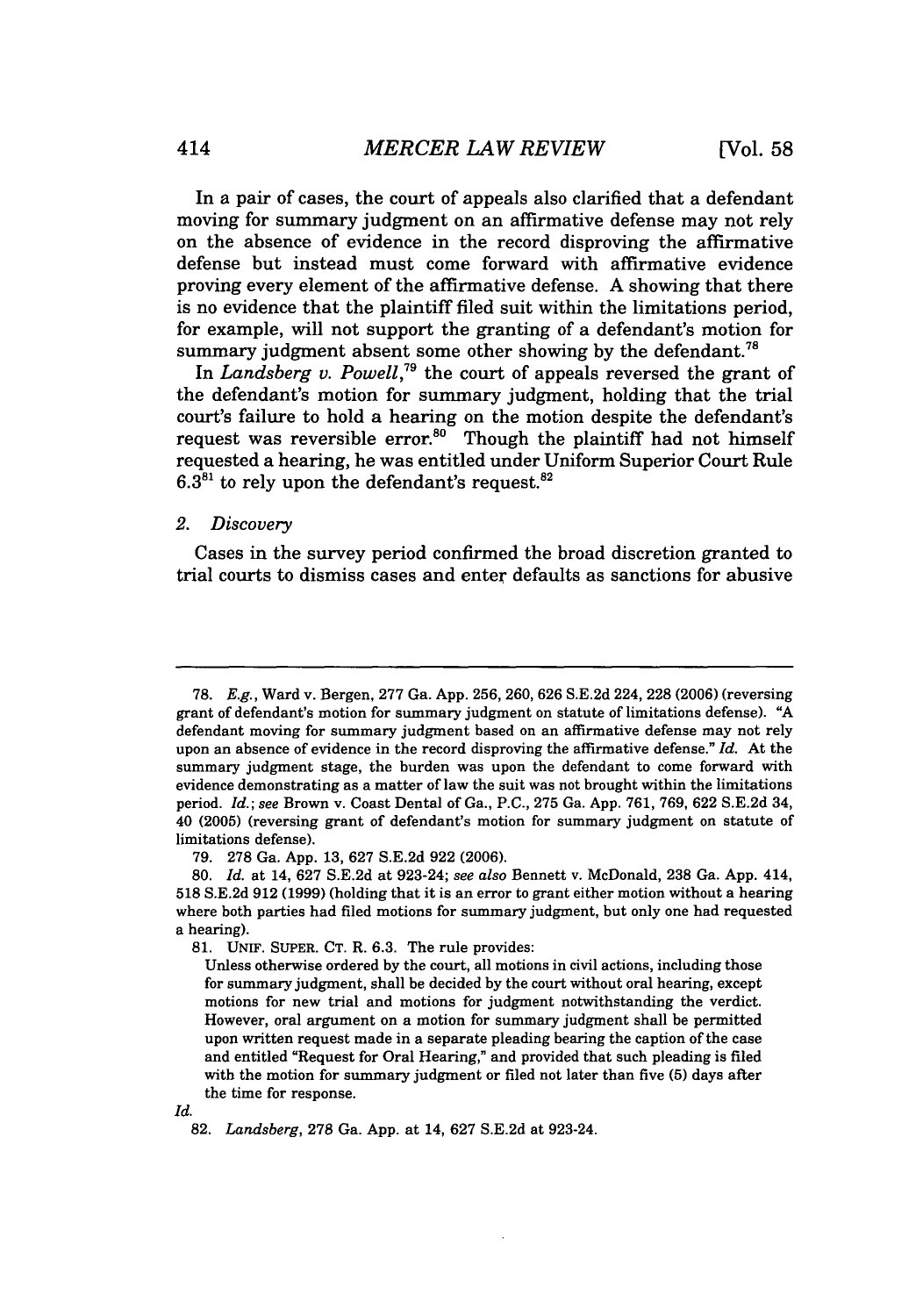tactics in discovery.8 In *Flott v. Southeast Permanente Medical Group,* Inc.,<sup>84</sup> for example, the court of appeals affirmed the dismissal of the plaintiff's case for discovery abuse because the plaintiff "caused completely unnecessary delay and expense by pretending to cooperate in discovery when she knew that her expert witness was not going to give a deposition because he had withdrawn."<sup>85</sup> The court of appeals held that the plaintiff had acted willfully because she had numerous opportunities to inform the defendants that their efforts to take the expert's deposition were unnecessary.<sup>86</sup> The court of appeals further held that "[t]he trial court was authorized to conclude that [the plaintiff] was intentionally prolonging the discovery process."<sup>87</sup>

It is reversible error, however, if no discovery order has been entered, to dismiss a case or to enter a default judgment as a discovery sanction without a hearing.<sup>88</sup>

## *3. Motions in Limine*

In *Telcom Cost Consulting, Inc. v. Warren*,<sup>89</sup> the Georgia Court of Appeals discussed the appropriate uses for a motion in limine:

A motion in limine is a pretrial motion which may be used two ways: 1) The movant seeks, not a *final* ruling on the admissibility of evidence, but only to prevent the mention by anyone, during the trial, of a

- 84. 274 Ga. App. 622, 617 S.E.2d 598 (2005).
- 85. *Id.* at 624, 617 S.E.2d at 600.
- 86. *Id.* at 625, 617 S.E.2d at 601.
- **87.** *Id.*

<sup>83.</sup> *See, e.g.,* City of Atlanta v. Paulk, 274 Ga. App. 10, 13, 616 S.E.2d 210, 212 (2005) (affirming sanction of designating facts establishing the City's liability because the City had not produced responsive documents until three days before trial); Gropper v. STO Corp., 276 Ga. App. 272, 275-77, 623 S.E.2d 175, 180-81 (2005) (affirming dismissal of the plaintiff s case for discovery abuse because the plaintiff had engaged in a prolonged pattern of discovery abuse); Smith v. Glass, 273 Ga. App. 327, 328, 615 S.E.2d 172, 173 (2005) (affirming dismissal of complaint because the pro se plaintiff failed to respond to discovery or explain his failure to attend rule nisi hearing on discovery sanctions). In addition, the Georgia Supreme Court in *Bayless v. Bayless,* 280 Ga. 153, 625 S.E.2d 741 (2006), held that trial courts have the "inherent power" to impose sanctions, including the striking of defensive pleadings and the barring of the introduction of supporting evidence, if necessary to compel obedience to its orders and to control the conduct of everyone connected with a judicial proceeding. *Id.* at 155, 625 S.E.2d at 743.

**<sup>88.</sup>** *E.g.,* Greenbriar Homes, Inc. v. Builders Ins., **273** Ga. **App.** 344, **615 S.E.2d 191 (2005).** "Where, as here, a court has not entered a discovery order, it must conduct a hearing on the question of whether the offending party's failure to respond to discovery was willful before imposing the extreme sanction of default or dismissal." *Id.* at 347, **615 S.E.2d** at 194.

**<sup>89. 275</sup>** Ga. **App. 830, 621 S.E.2d** 864 **(2005).**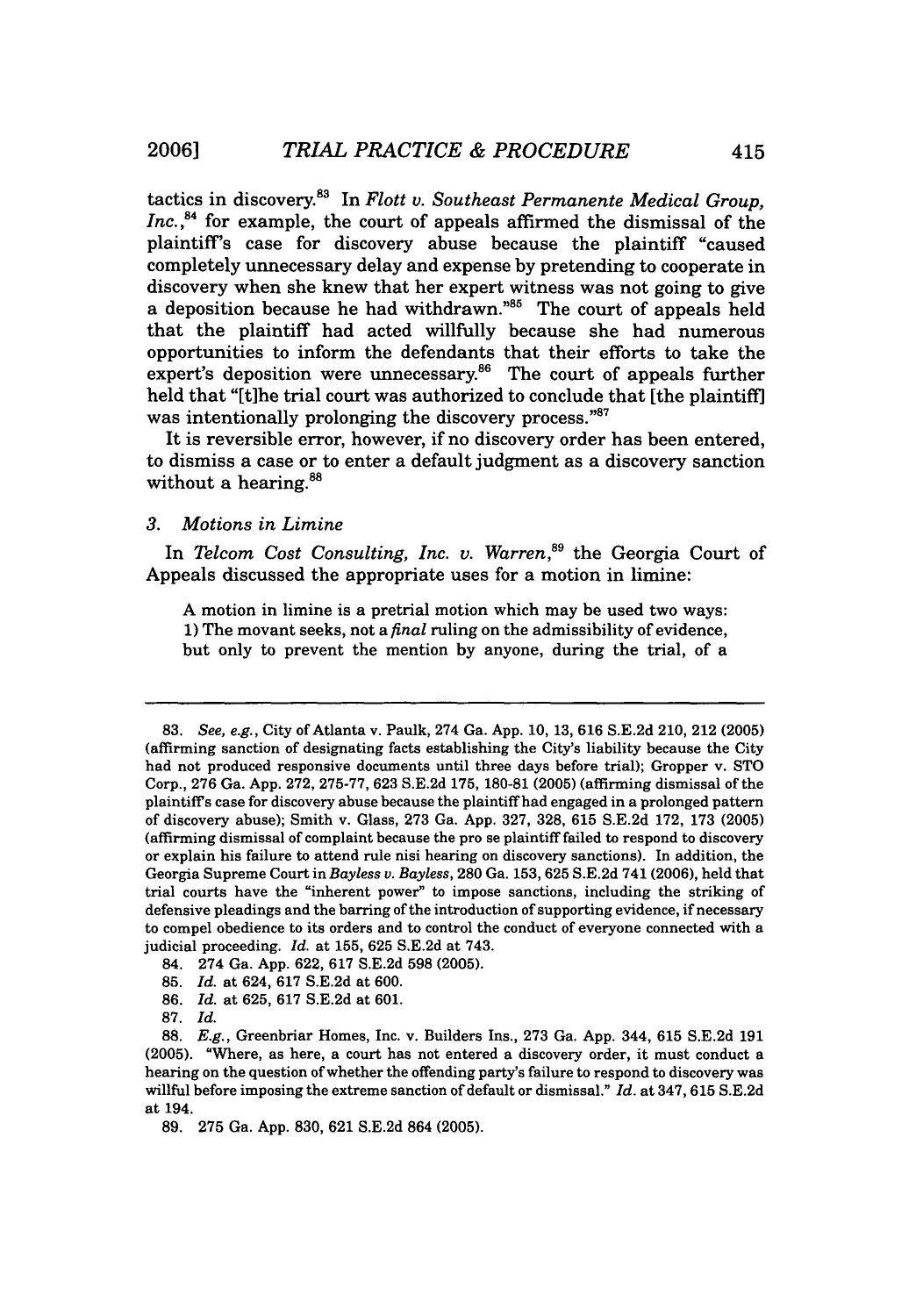certain item of evidence or area of inquiry until its admissibility can be determined *during the course of the trial* outside the presence of the jury. 2) The movant seeks a ruling on the admissibility of evidence prior to the trial.<sup>90</sup>

**A** motion in limine to exclude evidence may require significant briefing and perhaps multiple hearings prior to trial and thus should be filed sufficiently early. In *Colp v. Ford Motor Co.*,<sup>91</sup> the defendant filed a motion in limine to exclude evidence of other allegedly similar incidents.<sup>92</sup> The plaintiff intended to offer evidence of thirty-seven other automobile accidents that she claimed satisfied the substantial similarity test as set forth in *Cooper Tire & Rubber Co. v. Crosby.93* In *Colp* the trial court considered voluminous evidence, reviewed multiple briefs, and conducted a two-day hearing, which included testimony **by** experts for both parties. The trial court excluded all thirty-seven of the plaintiff's proffered other incidents for failure to meet the substantial similarity test.94 The appellate court affirmed the trial court's exclusion of all thirty-seven other accidents, citing the general rule that "questions of relevance are within the domain of the trial court, and, absent a manifest abuse of discretion, a court's refusal to admit evidence on grounds of lack of relevance will not be disturbed on appeal."95

## *B. Juries and Jury Selection*

In *Brown v. Columbus Doctors Hospital, Inc.*<sup>96</sup> the court of appeals revisited the trial court's obligation during voir dire to "ferret out bias"<sup>97</sup> when a prospective juror has a relationship with a party that is close or subordinate, or suggests bias.<sup>98</sup> The trial court must do more than rehabilitate the juror through the use of talismanic questions.<sup>99</sup> It must conduct voir dire "adequate to the situation."<sup>100</sup> whether by questions of its own or through those of counsel.<sup>101</sup>

**<sup>90.</sup>** *Id.* at **832, 621 S.E.2d** at **866** (quoting Harper v. Patterson, **270** Ga. **App.** 437, 441, **606 S.E.2d 887, 892** (2004)).

**<sup>91. 279</sup>** Ga. **App. 280, 630 S.E.2d 886 (2006).**

**<sup>92.</sup>** *Id.* at **280, 630 S.E.2d** at **887.**

**<sup>93. 273</sup>** Ga. 454, 543 **S.E.2d** 21 (2001).

*<sup>94.</sup> Colp,* **279** Ga. **App.** at **282-83, 630 S.E.2d** at **888.**

**<sup>95.</sup>** *Id.* at 284, **630 S.E.2d** at **889** (quoting Karoly v. Kawasaki Motors Corp., **259** Ga. **App. 225, 227, 576 S.E.2d 625, 627 (2003)).**

**<sup>96. 277</sup>** Ga. **App. 891, 627 S.E.2d 805 (2006).**

*<sup>97.</sup> Id.* at **895, 627 S.E.2d** at **808.**

*<sup>98.</sup> Id.* at 894, **627 S.E.2d** at **808.**

**<sup>99.</sup>** *Id.*

**<sup>100.</sup>** *Id.*

**<sup>101.</sup>** *Id.*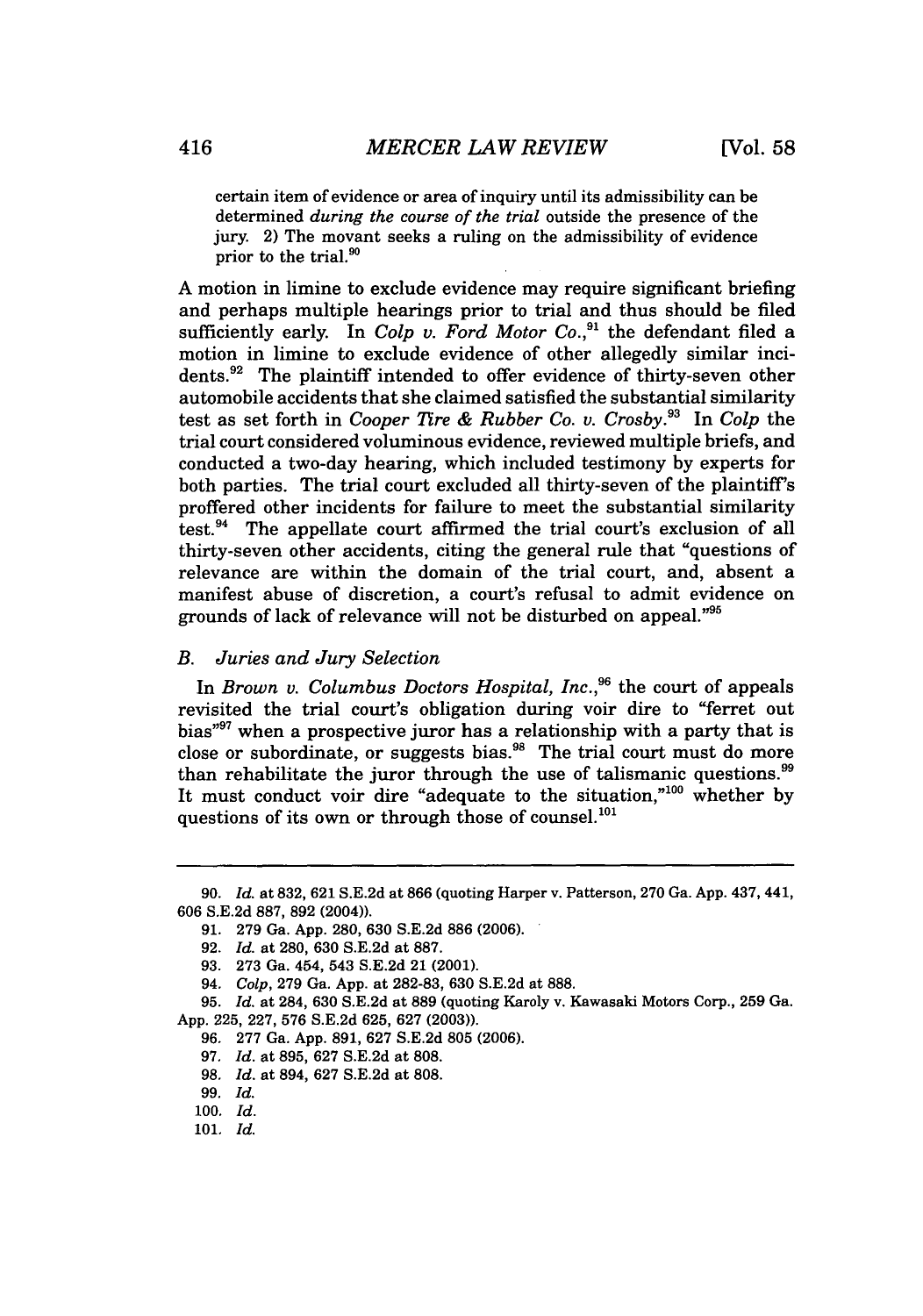The prospective juror in *Brown* stated during voir dire that if he were the plaintiff, he "would not want someone in his frame of mind to be sitting as a juror," $102$  that it would be "difficult" for him to put aside his prejudices because of an ongoing business relationship with Columbus Doctors Hospital, Inc., and that he believed that malpractice suits in general were affecting his economic livelihood.<sup>103</sup> While the trial court and defense counsel attempted several times to rehabilitate the prospective juror, the juror never clearly agreed that he could be fair and impartial.<sup>104</sup>

After Brown moved to strike the juror for cause, the trial court denied the request. Brown then used one of his peremptory strikes to remove the juror. The jury rendered a defense verdict, and Brown appealed.<sup>105</sup> The court of appeals reversed the jury's defense verdict, holding that Brown had rebutted the presumption that potential jurors are presumed impartial.<sup>106</sup> Because the trial court failed to "ferret out bias, an abuse of discretion resulted, and a new trial is required."<sup>107</sup>

### *C. Statements and Arguments of Counsel*

Two cases during the survey period clarified the rules regulating a defendant's right to opening and closing argument.<sup>108</sup> In a civil case, a defendant may obtain the right to open and close argument by (1) admitting the plaintiff's prima facie case or (2) submitting no evi $d$ ence. $109$ 

In *Kia Motors America, Inc. v. Range*,<sup>110</sup> the court of appeals explained that a defendant's timing in admitting a prima facie case is crucial to his ability to open and close final argument.<sup>111</sup> Prima facie evidence must be admitted before plaintiffs puts on their proof. $^{112}$ However, timing "is not critical... for a defendant asserting his right to open and close final argument because he submitted no evidence."<sup>113</sup> Accordingly, the court of appeals in *Range* held that the trial court erred

**20061**

110. 276 Ga. App. 360, 623 S.E.2d 514 (2006).

<sup>102.</sup> *Id.* at 893, 627 S.E.2d at 807.

<sup>103.</sup> *Id.* at 893-94, 627 S.E.2d at 807-08.

<sup>104.</sup> *Id.*

<sup>105.</sup> *Id.* at 891, 627 S.E.2d at 806-07.

<sup>106.</sup> *Id.* at 894-95, 627 S.E.2d at 808.

<sup>107.</sup> *Id.* at 895, 627 S.E.2d at 808.

<sup>108.</sup> *See* Kia Motors Am., Inc. v. Range, 276 Ga. App. 360,623 S.E.2d 514 (2005); Rouse v. Polott, 274 Ga. App. 226, 617 S.E.2d 185 (2005).

<sup>109.</sup> *Range,* 276 Ga. App. at 361, 623 S.E.2d at 515.

<sup>111.</sup> *Id.* at 363, 623 S.E.2d at 516.

<sup>112.</sup> *Id.* at 362-63, 623 S.E.2d at 516.

<sup>113.</sup> *Id.* at 363, 623 S.E.2d at 517.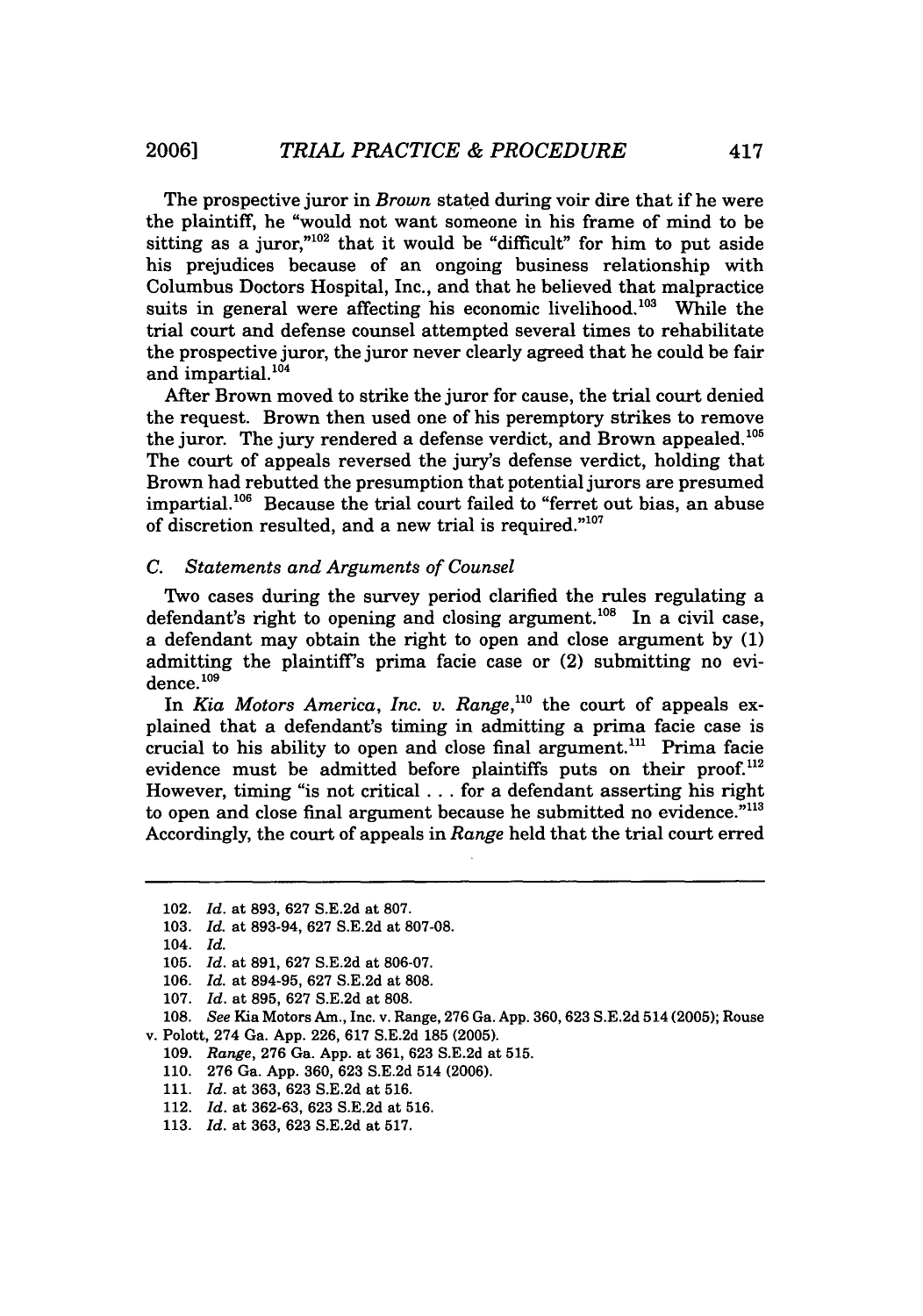by denying Kia its right to open and close because Kia submitted no evidence at trial and had no obligation to announce this intention before the plaintiff closed her case-in-chief.'14 The court of appeals arrived at this conclusion after overruling *Georgia Pipe Co. v. Lawler."5*

A defendant waives the right to opening and closing argument, however, when the defendant makes the plaintiff's witness his own.<sup>116</sup> In *Rouse v. Polott*,<sup>117</sup> the plaintiff read select portions of a deposition transcript into evidence, but he did so outside the presence of the jury.<sup>118</sup> While the defendant did not waive her right to opening and closing argument by introducing other relevant parts of the same transcript in the presence of the jury, the court of appeals held that the defendant "admitted additional portions of the deposition that were not relevant to the portions that [the plaintiff] had read."<sup>119</sup> Accordingly, the court of appeals held that the defendant had made the witness his own, and therefore the defendant lost the right to opening and closing argument. **120**

## *D. Trial Motions*

There are numerous grounds on which a party may move for a mistrial.<sup>121</sup> However, merely moving for a mistrial does not preserve those grounds for appeal if the trial court takes some corrective action. "Where a defendant objects and moves for a mistrial during the examination of a witness, and the trial court denies the motion but takes some corrective action, ... he must renew the objection or motion; otherwise, the issue is waived." $122$  Apparently, this mistake is common, as five appellate cases in the survey period cited this failure to abide by the renewal requirement as grounds for denying review of appellate issues.<sup>123</sup>

 $\Delta \sim 10$ 

<sup>114.</sup> *Id.* at 365, 623 S.E.2d at 518.

<sup>115. 262</sup> Ga. App. 22, 584 S.E.2d 634 (2003). *"Ga. Pipe Co.* must be overruled to the extent it holds that a defendant who presents no evidence loses his right to open and close the final argument unless he asserts the right before the plaintiff submits evidence." *Range,* 276 Ga. App. at 365, 623 S.E.2d at 518.

<sup>116.</sup> *Rouse,* 274 Ga. App. at 229, 617 S.E.2d at 188.

<sup>117. 274</sup> Ga. App. 226, 617 S.E.2d 185 (2005).

<sup>118.</sup> *Id.* at 228, 617 S.E.2d at 187.

<sup>119.</sup> *Id.* at 229, 617 S.E.2d at 188.

<sup>120.</sup> *Id.*

<sup>121.</sup> *See generally* **RONALD L. CARLSON, GEORGIA** TRIAL HANDBOOK § 31 **(3d** ed. 2003).

<sup>122.</sup> Jones v. State, 279 Ga. App. 139, 140, 630 S.E.2d 643, 645 (2006) (quoting Nowill v. State, 271 Ga. App. 254, **255,** 609 S.E.2d 188, 190 (2005)).

<sup>123.</sup> See id.; Daniels v. State, 278 Ga. App. 332, 336, 629 S.E.2d 36, 40 (2006); Cook v. State, 276 Ga. App. 803, 806, 625 S.E.2d 83, 87 (2005); Dickerson v. State, 275 Ga. App. 695, 697, **621** S.E.2d **831,** 834 **(2005);** Parker v. State, 274 Ga. App. 347, 351, 617 S.E.2d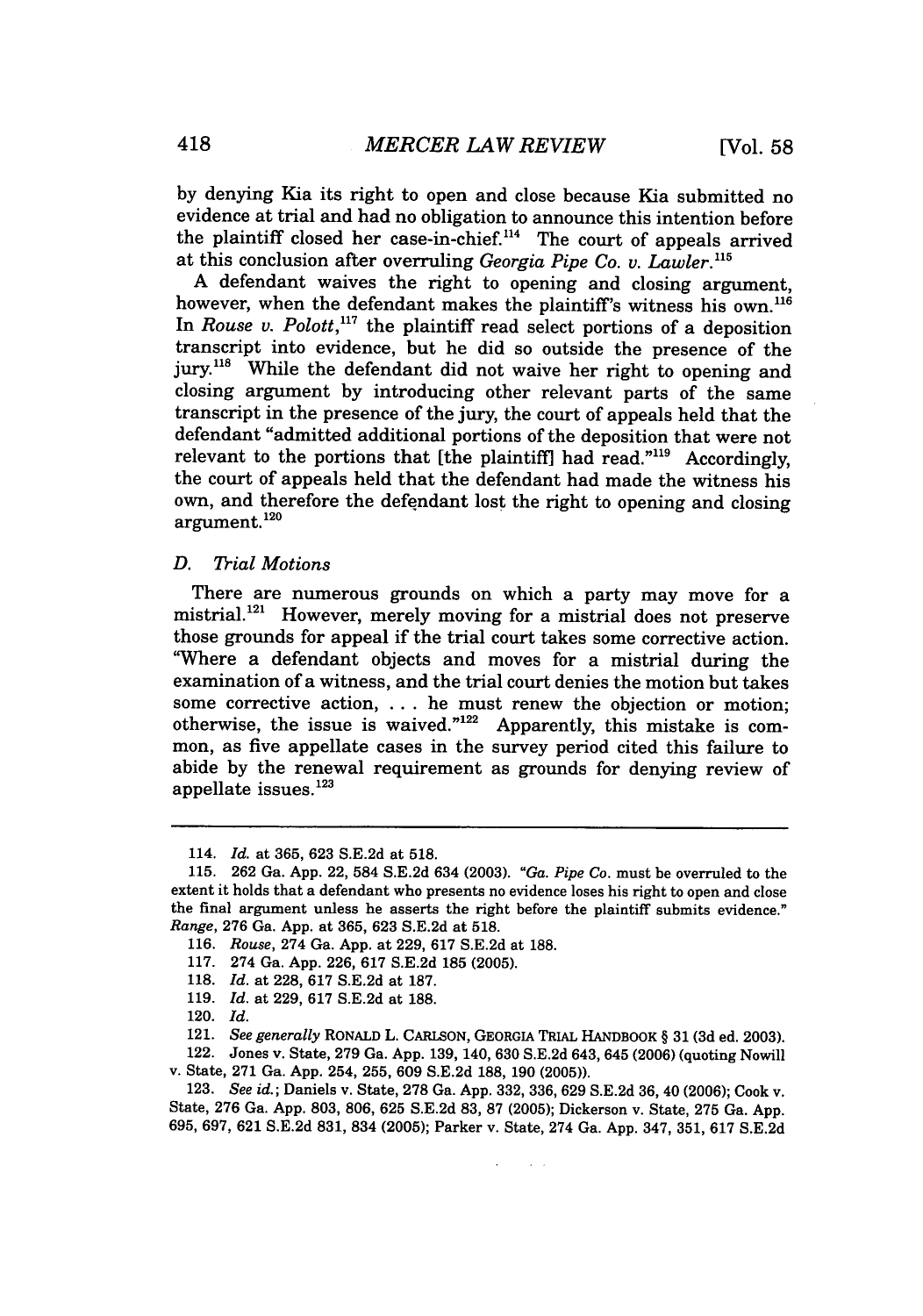In *SBP Management, LLC v. Price,124* the court of appeals distinguished the time for filing a motion for new trial from a statute that required filing an appeal within seven days.<sup>125</sup> O.C.G.A. section 44-7-**56126** concerns appeals from judgments in landlord and tenant dispossessory actions and provides that "[a]nyjudgment by the trial court shall be appealable pursuant to Chapters 2, 3, 6, and 7 of Title 5, provided that any such appeal shall be filed within seven days of the date such judgment was entered  $\ldots$ ."<sup>127</sup> The trial court denied SBP's motion for new trial as untimely because it was filed later than seven days after the judgment was entered.<sup>128</sup> The court of appeals reversed because O.C.G.A. section 44-7-56 does not reference Title **5.129** O.C.G.A. section  $5-5-40(a)^{130}$  requires that motions for new trial be brought within thirty days of entry of judgment.<sup>13</sup>

## *E. Jury Instructions*

During the survey period, multiple cases addressed jury instructions, largely applying the black-letter rules.<sup>132</sup> The most interesting cases

625, 629 (2005).

- 124. 277 Ga. App. 130, 625 S.E.2d 523 (2006).
- 125. *Id.* at 131, 625 S.E.2d at 524-25.
- 126. O.C.G.A. § 44-7-56 (1991 & Supp. 2006).
- 127. *Id.*
- **128.** *SBP,* 277 Ga. App. at 131, 625 S.E.2d at 524.
- **129.** *Id.* at 132, 625 S.E.2d at 525.
- **130. O.C.G.A.** § 5-5-40(a) (1995 & Supp. 2006).
- 131. *Id.*

**132.** *See, e.g.,* Bailey v. Edmundson, 280 Ga. 528, 534, 630 S.E.2d 396, 402 (2006) ("There is no requirement that only verbatim pattern charges are permissible."); Wynn v. City of Warner Robins, 279 Ga. App. 42, 47, 630 S.E.2d 574, 579 (2006) ('In order for a refusal to charge to be error, the requests must be entirely correct and accurate, and adjusted to the pleadings, law, and evidence, and not otherwise covered in the general charge.'" (quoting Hefner v. Maiorana, 259 Ga. App. 176, 177, 576 S.E.2d 580, 581 (2003))); Brock v. King, 279 Ga. App. 335, 340-41, 629 S.E.2d 829, 835 (2006) ("'As a general rule a requested charge should be given where it has been raised by the evidence, embraces a correct and complete principle of law, has not been substantially included in the general instructions given, and is specifically adjusted to the evidence.'" (quoting Joiner v. Lane, 235 Ga. App. 121, 122, 508 S.E.2d 203, 206 (1998))); Beasley v. Wachovia Bank, 277 Ga. App. 698, 701, 627 S.E.2d 417, 421 (2006) ("Inapplicable but correct charges, unless harmful, are not grounds for a new trial."); Swanson v. Hall, 275 Ga. App. 452, 455, 620 S.E.2d 576, 579 (2005) ("It is within the discretion of the trial court to determine whether supplemental jury instructions are necessary."); Gates v. Navy, 274 Ga. App. 180, 181, 617 S.E.2d 163, 165 (2005) ("'It is well established that jury instructions must be read and considered as a whole in determining whether the charge contained error.'" (quoting Wadkins v. Smallwood, 243 Ga. App. 134, 139, 530 S.E.2d 498, 503 (2000))).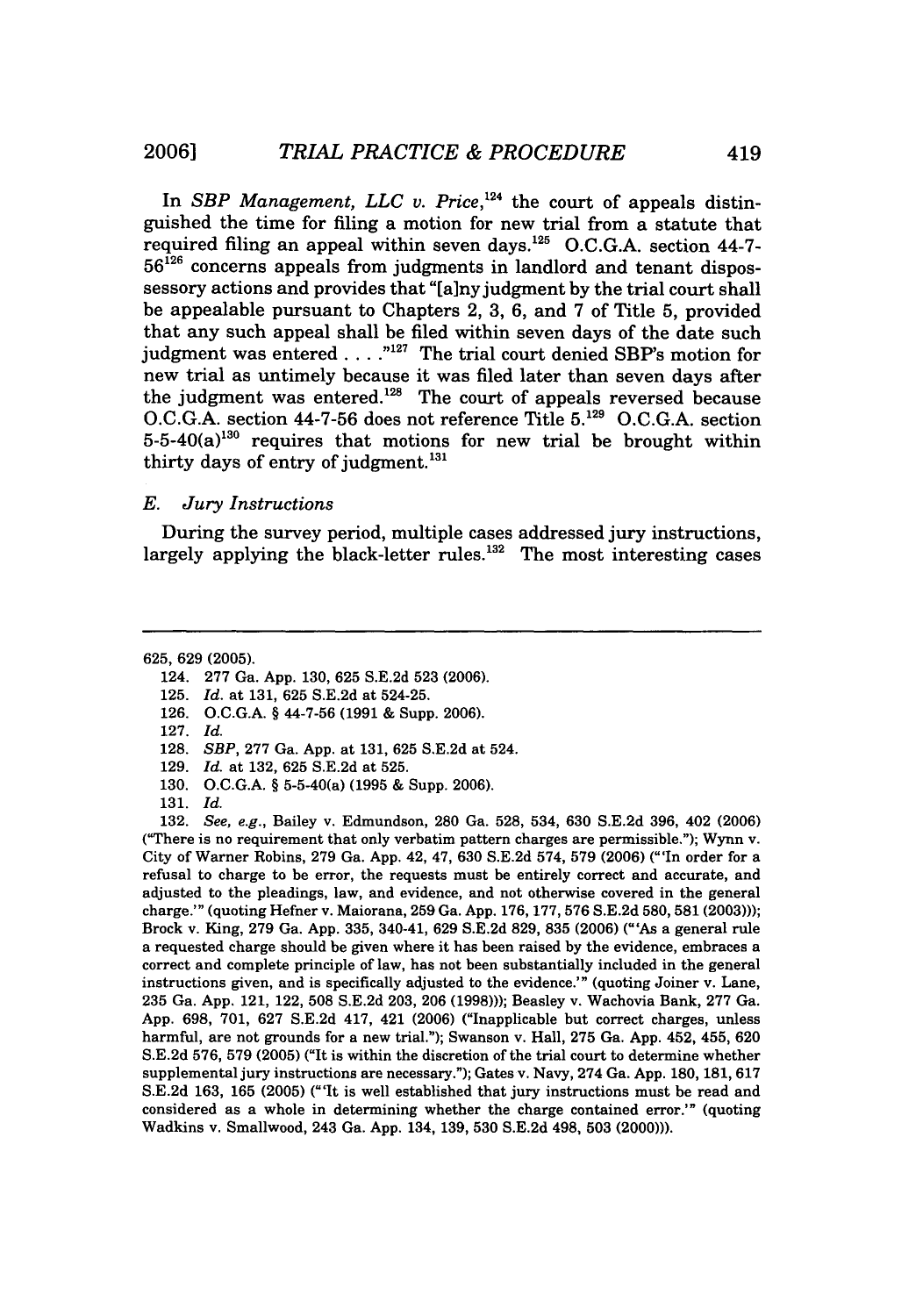focused on the "extraordinary exception to waiver"<sup>133</sup> provision set forth in O.C.G.A. section  $5-5-24(c)$ :  $^{134}$  "Notwithstanding any other provision of this Code section, the appellate courts shall consider and review erroneous charges where there has been a substantial error in the charge which was harmful as a matter of law, regardless of whether objection was made hereunder or not."135

To avoid emasculating the rule that civil litigants must timely and properly preserve charging objections, Georgia courts have repeatedly held that this statute must be "strictly construed" and that instances in which it applies are "rare," requiring exceptional circumstances. $136$  To say that a substantial error was harmful under O.C.G.A. section 5-5- 24(c) is to say "that it was blatantly prejudicial or resulted in a gross miscarriage of justice." $137$  However, even the review of substantial error under the statute is not available when the giving of an instruction, or the failure to give an instruction, was induced or acquiesced in by counsel during trial.<sup>138</sup>

Parsing the record and the trial transcript, the court of appeals in *Cherokee National Life Insurance Co. v. Eason<sup>139</sup> held that the appel*lant waived its right to appellate review under O.C.G.A. section 5-5-24(c) because it "specifically acquiesced and aided $"^{140}$  in the allegedly erroneous instruction read to the jury:

Cherokee National did not merely fail to object to the charge; it also failed to object to the verdict form or legality before deliberations began **...** stated that it had no objection to the form of the verdict after it was returned, failed to object to either the court's proposed or actual response to the jury's inquiry regarding stubborn litigiousness and attorney fees, and specifically agreed with the court's proposed instruction that would allow the jury to consider stubborn litigiousness in determining whether attorney fees would be awarded.<sup>141</sup>

138. *Pearson,* 277 Ga. App. at 729, 627 S.E.2d at 437; Cherokee Nat'l Life Ins. Co. v. Eason, 276 Ga. App. 183, 187, 622 S.E.2d 883, 886-87 (2005).

<sup>133.</sup> Pearson v. Tippmann Pneumatics, Inc., 277 Ga. App. 722,729,627 S.E.2d 431,437 (2006), *cert. granted.*

<sup>134.</sup> O.C.G.A. § 5-5-24(c) (1995 & Supp. 2006).

<sup>135.</sup> *Id.*

<sup>136.</sup> E.g., Cmty. Bank v. Handy Auto Parts, Inc., 270 Ga. App. 640, 645, 607 S.E.2d 241, 245 (2004); Setliffv. Littleton, 264 Ga. App. 711, 714, 592 S.E.2d 180, 183 (2003); *see, e.g.,* Jackson v. Neese, 276 Ga. App. 724, 727, 624 S.E.2d 139, 142 (2005) (finding no error under O.C.G.A. § 5-5-24(c)).

<sup>137.</sup> Alta Anesthesia Assocs. of Ga., P.C. v. Gibbons, 245 Ga. App. 79, 85, 537 S.E.2d 388, 394 (2000) (quoting Lavender v. State, 234 Ga. 608, 609, 216 S.E.2d 855, 857 (1975)).

<sup>139. 276</sup> Ga. App. 183, 622 S.E.2d 883 (2005).

<sup>140.</sup> *Id.* at 186, 622 S.E.2d at 886.

<sup>141.</sup> *Id.* at 187, 622 S.E.2d at 887.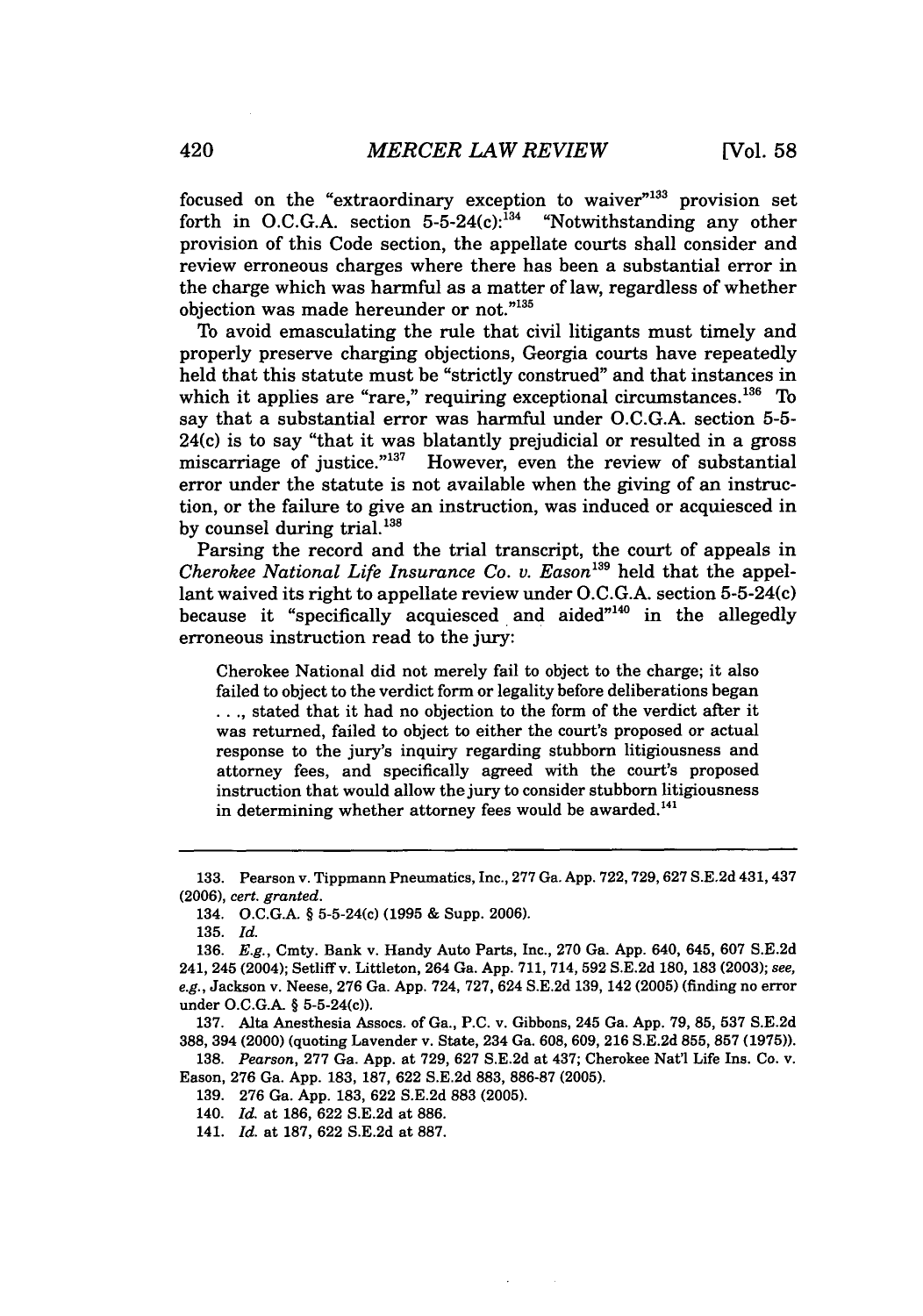The court of appeals reached the same result in *Pearson v. Tippmann* Pneumatics, Inc.,<sup>142</sup> a product liability case. There, the court of appeals held that the appellant waived appellate review under O.C.G.A. section 5-5-24(c) by inducing his own alleged error in the trial court's recharge on proximate cause.<sup>143</sup>

In *Pearson* the appellant argued, among other things, that the recharge erroneously omitted key language discussing the foreseeability of intervening causes. $^{144}$  The court of appeals refused to consider this argument, however, concluding that the appellant had effectively acquiesced to the trial court's original decision to give the pattern charge on foreseeability and that "after the jury posed its proximate cause question to the trial court, [the appellant] did not request that the trial court recharge on foreseeability or that the trial court expand or elaborate upon its previous foreseeability instruction."<sup>145</sup> Based on these facts, the court of appeals held that the appellant had invited or induced his own alleged error.<sup>146</sup>

### *F Verdict Forms*

In *Government Employees Insurance Co. v. Progressive Casualty* Insurance Co.,<sup>147</sup> the court of appeals upheld the trial court's broad discretion in formulating special verdict forms.<sup>148</sup> At trial, Progressive objected to a special verdict form because the form allowed the jury to reach conclusions of law about insurance coverage.<sup>149</sup> The court of appeals acknowledged that the language of the verdict form "may have been inartful and may have mixed in a question of law."<sup>150</sup> Nonetheless, the appellate court upheld the verdict because of the broad language of O.C.G.A. section  $9-11-49(a)$ ,  $^{151}$ 

which authorizes courts to construct a special verdict in any of three ways: (1) "the court may submit to the jury written questions susceptible of categorical or other brief answer"; (2) the court "may submit written forms of several special findings which might properly be made under the pleadings and evidence"; or (3) the court "may use such other

 $\sim$   $\sim$ 

<sup>142. 277</sup> Ga. App. 722, 627 S.E.2d 431 (2006).

<sup>143.</sup> *Id.* at 729, 627 S.E.2d at 437.

<sup>144.</sup> *Id.*

<sup>145.</sup> *Id.*

<sup>146.</sup> *Id.* at 729-30, 627 S.E.2d at 437.

<sup>147. 275</sup> Ga. App. 872, 622 S.E.2d 92 (2005).

<sup>148.</sup> *Id.* at 875, 622 S.E.2d at 95.

<sup>149.</sup> *Id.* at 873, 622 S.E.2d at 93.

<sup>150.</sup> *Id.* at 875, 622 S.E.2d at 95.

<sup>151.</sup> **O.C.G.A.** § **9-11-49(a) (2006).**